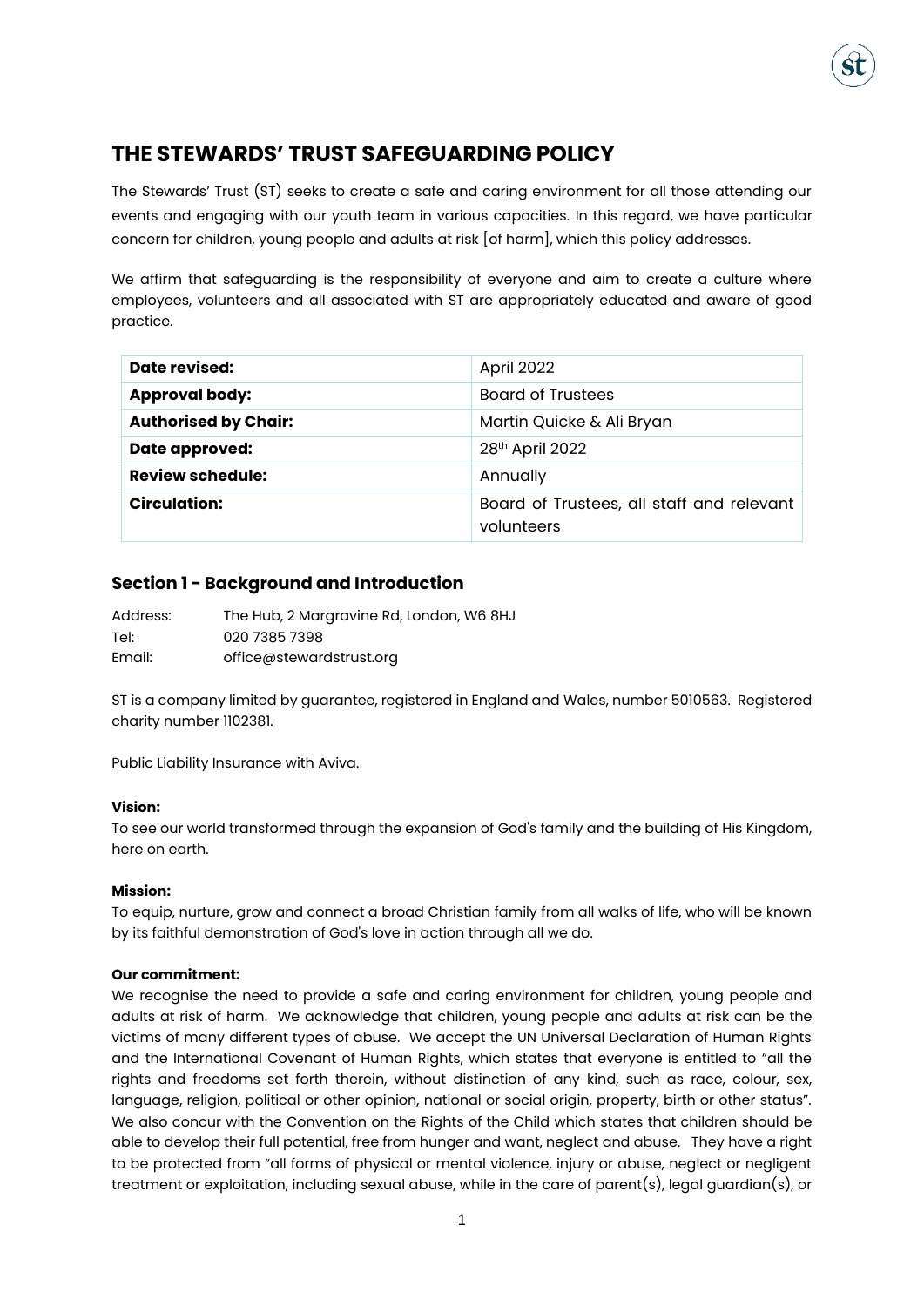

any other person who has care of the child." We also affirm the principles within the UN Convention on the Rights of Persons with Disabilities as well as those which underpin the UK's Care Act 2014. We have therefore adopted the procedures set out in this safeguarding policy in accordance with statutory guidance. We are committed to building constructive links with statutory and voluntary agencies involved in safeguarding.

The policy and attached practice guidelines are based on the ten Safe and Secure safeguarding standards published by thirtyone:eight (formerly CCPAS).

### ST undertakes to:

- endorse and follow all national and local safeguarding legislation and procedures, in addition to the international conventions outlined above.
- provide on-going safeguarding training for all its employees and volunteers and annually review the operational guidelines attached.
- support the Designated Safeguarding Officer(s) (DSOs) in their work and in any action they may need to take in order to protect children, young people and adults at risk of harm.
- The Trustees agree not to allow the document to be copied by other organisations.
- ensure designated trustees have undertaken basic Safeguarding training in order to be able to fully understand and monitor our Safeguarding obligations.

This policy is more detailed with regard to our work with children and young people since that is where there is the most significant engagement numerically. However, we owe an equal duty of care to any adults at risk. Therefore, the same principles and practices should be adopted regarding such adults attending any ST events.

The Department of Health defines an adult at risk as a person aged 18 years or over who is or may be in need of community care services by reason of mental or other disability, age or illness, and who is or may be unable to take care of him or herself, or unable to protect him or herself against significant harm or exploitation.

We do not run events specifically targeted at adults at risk. Our events are open to all but we do require a carer to be present if an adult at risk is to attend an event.

### **Online Safety**

We are committed to ensuring the highest possible safety standards in any online interaction. See Online Safety Policy (Appendix 12) for details on thinking and practice.

# **Section 2 - How we equip staff and volunteers to keep others safe**

### **Understanding abuse and neglect:**

Defining abuse is a difficult and complex issue. A person may abuse by inflicting harm, or failing to prevent harm. Children, young people and adults at risk in need of protection may be abused within a family, an institution or a community setting. Very often the abuser is known or in a trusted relationship with the child.

In order to safeguard those with whom we work we adhere to the UN Convention on the Rights of the Child and have as our starting point as a definition of abuse, Article 19 which states:

*1. Parties shall take all appropriate legislative, administrative, social and educational measures to protect the child from all forms of physical or mental violence, injury or abuse, neglect or*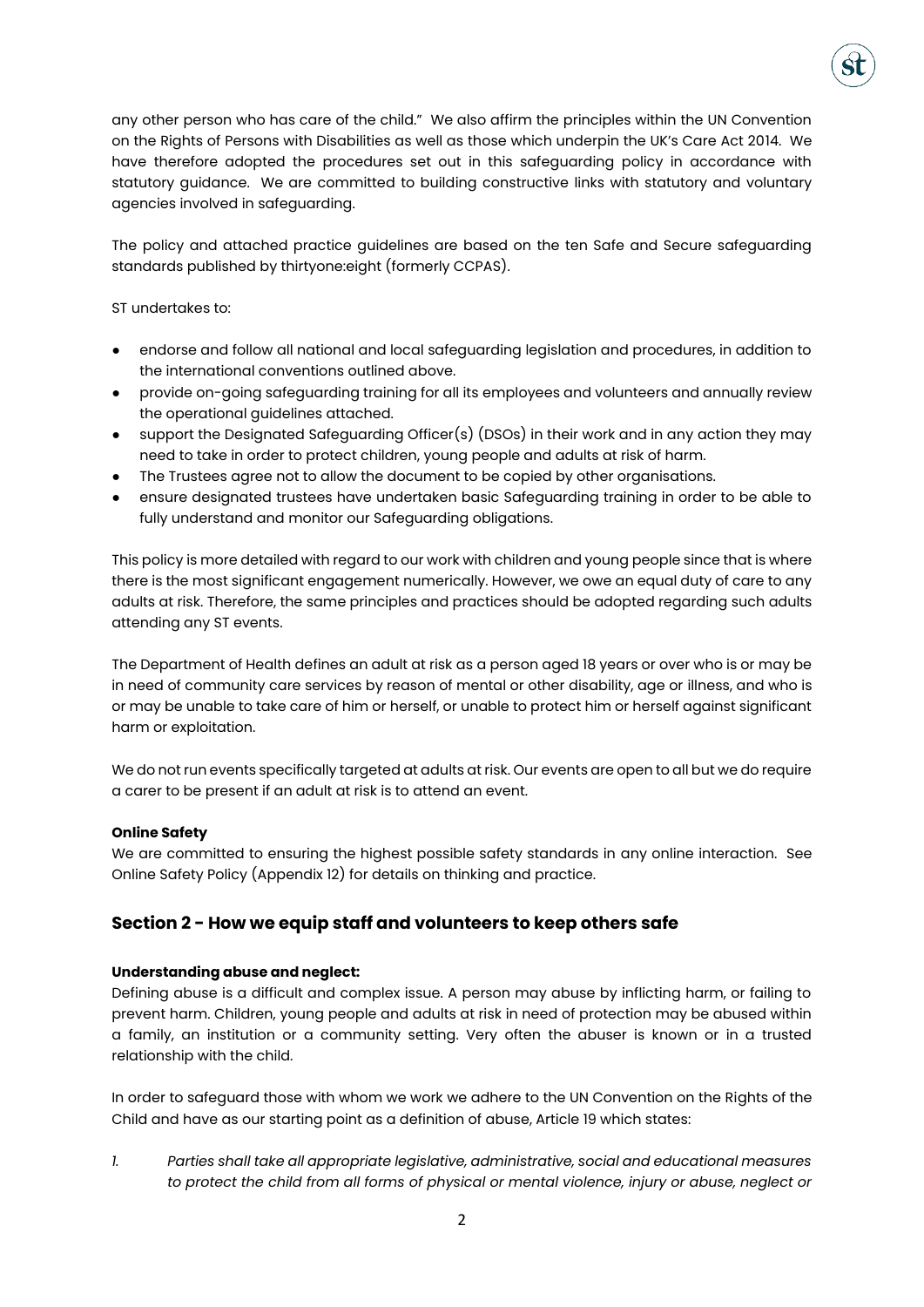

*negligent treatment, maltreatment or exploitation, including sexual abuse, while in the care of parent(s), legal guardian(s) or any other person who has the care of the child.* 

*2. Such protective measures should, as appropriate, include effective procedures for the establishment of social programmes to provide necessary support for the child and for those who have the care of the child, as well as for other forms of prevention and for identification, reporting, referral, investigation, treatment and follow-up of instances of child maltreatment described heretofore, and, as appropriate, for judicial involvement.* 

Detailed definitions, and signs and symptoms of abuse are included in Appendix 1-4. Information about Self Harm forms Appendix 5 and how to respond to a disclosure of abuse (Effective Listening) forms Appendix 6.

#### **Safeguarding awareness:**

ST is committed to providing on-going safeguarding training and development opportunities for all staff and volunteers, and to developing a culture of awareness of safeguarding issues to help protect everyone. All our employed staff working with young people or adults at risk will receive induction training and Foundation training either through Thirtyone:Eight or the Church of England's Safeguarding Training Portal.

#### **Youth Events (residential)**

One leader will be Designated Safeguarding Host (DSH) with responsibility for overseeing Safeguarding for the duration of that event. They will have undertaken training within the last 3 years – either thirtyone:eight's 'Foundation Safeguarding: Children & Adults', Basic Awareness and Foundations on the Church of England's Safeguarding Training Portal or an equivalent course, the suitability of which will be confirmed by the DSO. Clear guidance on this role will be given (Appendix 9a and b).

All youth leaders will have been given training at the youth event training day, which will include consideration of the Code of Conduct within our 'Safe in your hands' leaflet (Appendices 7 & 11). Our rigorous checking procedure is covered in the Safer Recruitment Policy, Appendix 14.

All hosts, leaders and helpers will have had access to this policy and will have been given a copy of our 'Safe in your hands' leaflet which includes the flowchart 'Passing on a concern' (Appendices 8 and 11) and the Code of Conduct. In addition, all will have watched and been tested on our Safeguarding training video, (Appendix 11) giving guidance under the three areas 'Keeping children safe, keeping yourself safe and making the event safe'.

Once on site, prior to the commencement of the event, the DSH will facilitate further training to consolidate all that has already taken place.

The DSH will be introduced early in the event, as the first point of contact for anyone with concerns regarding Safeguarding.

#### **Family Events (residential)**

At Family Events, children and young people are cared for in groups separate from their parents for part of the day. In addition, younger children may be cared for by a babysitting service in the evening. Teenagers may have sleeping accommodation which is not near to their parents and so are effectively overseen by houseparents during the night. Parents or guardians are on site for the duration and retain responsibility for their children at all times although share this with group leaders and helpers, babysitters and houseparents as outlined above. Babysitting for younger children is dealt with elsewhere in this policy. (See Section 4)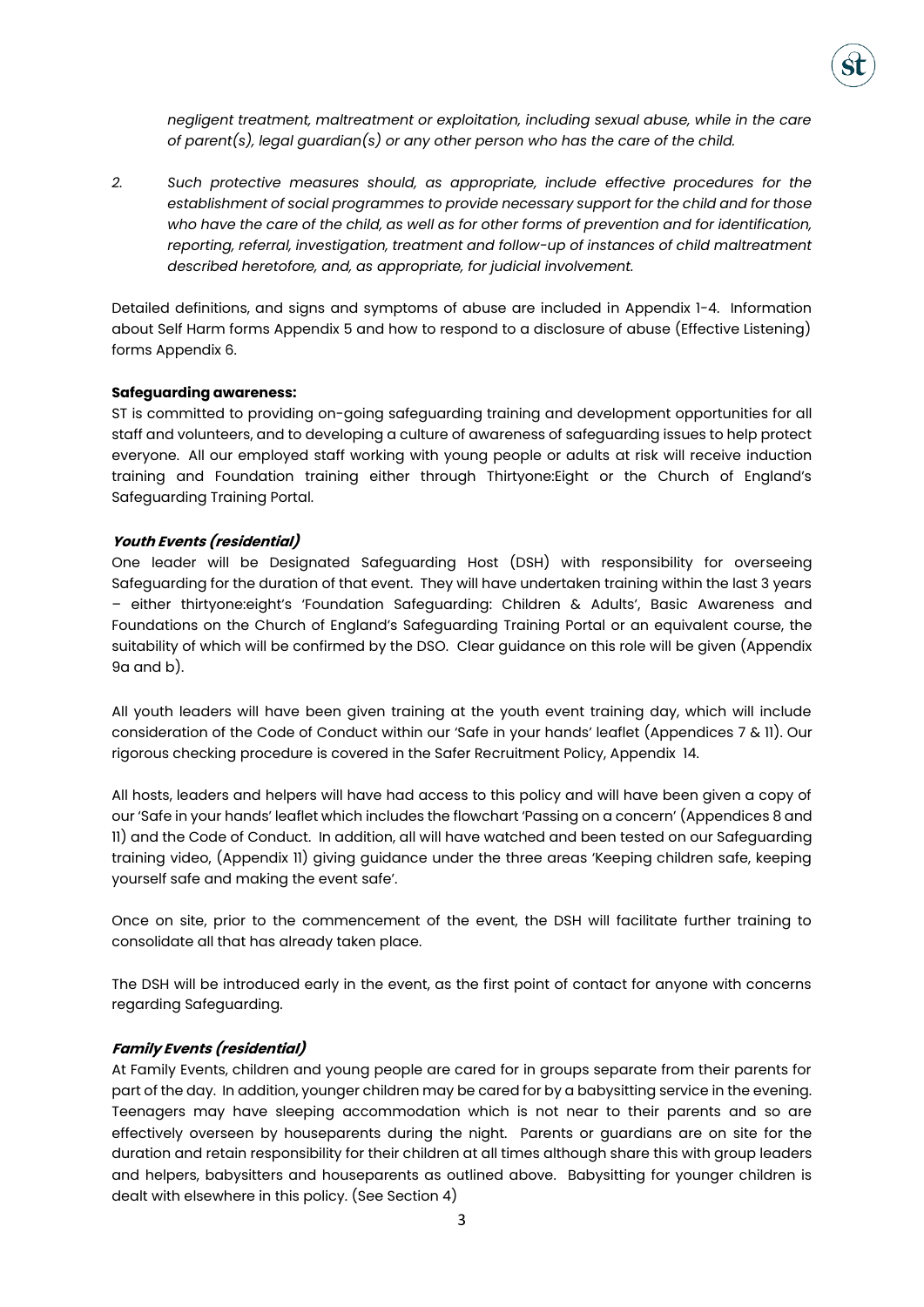

One member of the host team will be the DSH with responsibility for overseeing Safeguarding for the duration of that event. They will have undertaken training within the last 3 years – either thirtyone:eight's 'Foundation Safeguarding: Children & Adults' , Basic Awareness and Foundations on the Church of England's Safeguarding Training Portal or an equivalent course, the suitability of which will be confirmed by the DSO. Clear guidance on this role will be given (Appendix 9a and b).

All hosts, youth team leaders, helpers and houseparents will have had access to this policy and will have been given a copy of our 'Safe in your hands' leaflet which includes the flowchart 'Passing on a concern' (Appendices 8 & 11) and the Code of Conduct. In addition, all will have watched and been tested on our Safeguarding training video, (Appendix 11) giving guidance under the three areas 'Keeping children safe, keeping yourself safe and making the event safe'. Our rigorous checking procedure is covered in the Safer Recruitment Policy, Appendix 14.

In addition, parents will have been specifically informed about the ways in which their children will be kept safe during the event, including details of babysitting, screening of volunteers and clarity around parental responsibility. It will be understood that parents accept these as the conditions on which they are coming to the event.

The DSH is responsible for ensuring safeguarding training for Host team and Youth teams before the event begins in full. Youth team leaders will be responsible for discussing with their teams how the Code of Conduct applies to their specific age group to ensure best practice and safety for all.

### **Adult Houseparties**

If someone identified as an adult at risk intends to be present on one of these events, a member of the host team will be identified as a DSH, with responsibility for overseeing Safeguarding for the duration of that event. They will have undertaken training within the last 3 years – either thirtyone:eight's 'Foundation Safeguarding: Children & Adults' Adults' , Basic Awareness and Foundations on the Church of England's Safeguarding Training Portal or an equivalent course, the suitability of which will be confirmed by the DSO.

All hosts will have had support and guidance on this subject in advance from the DSO. In reality it is hard to ensure adults at risk are always successfully identified in advance of the event and consequently we will ensure that advice and support is available in real time.

Further guidance is available in Appendix 10.

### **Employed Youth team**

Since the ST youth team are employed and consequently engaging in more significant and regular youth work, they have access to more training opportunities and significant support in the Safeguarding area of their role. In addition to the training required for DSHs described above, they have annual in house training, as well as access to advice and support via the DSO, DDSOs and 31:8*.*

### **Mentoring**

1:1 youth work is a high-risk activity and therefore we have specific and tight guidelines surrounding this activity. See Mentoring Guidelines in Appendix 12.

Informed parental permission must be sought annually and recorded prior to mentoring.

### **Schools' work**

When visiting a school to give a talk or for a mentoring appointment with a pupil, we will comply with the relevant school's safeguarding policy.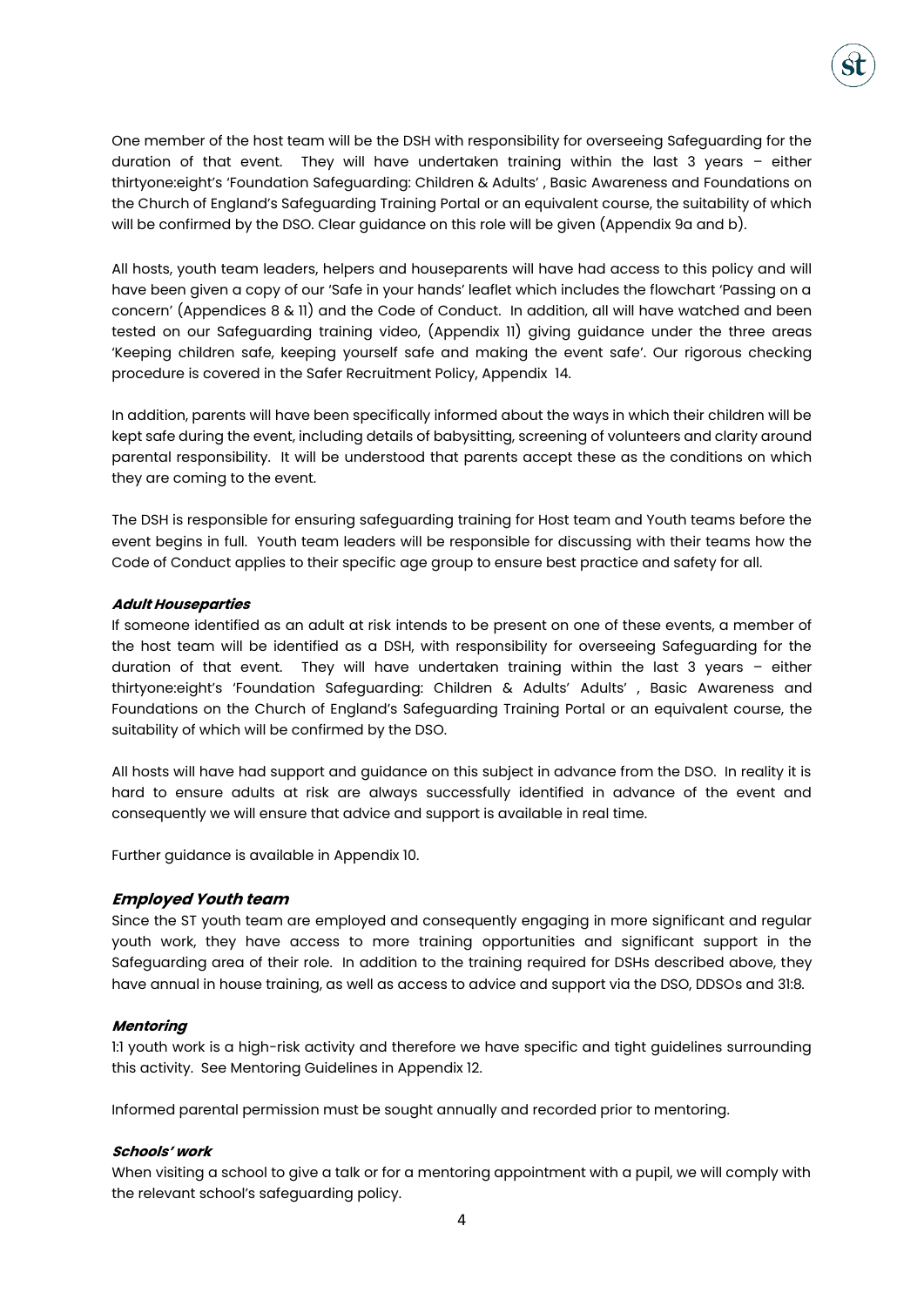

One to one meetings with pupils must always be held in a public place.

#### **Working online**

Our 'Online Safety Policy' Appendix 12 gives detail applying the same safeguarding principles and policy to activities conducted in a virtual setting.

# **Section 3 – Recognising and responding appropriately to an allegation or suspicion of abuse**

### **Responding to allegations of abuse (on a ST event)**:

Under no circumstances should a worker or helper carry out their own investigation into an allegation or suspicion of abuse. Following procedures as below:

- The person in receipt of allegations or suspicions of abuse should report concerns as soon as possible to Helen Paterson (hereafter the "Designated Safeguarding Officer/DSO") mob , who is nominated by the Trustees to act on their behalf in dealing with the allegation or suspicion of neglect or abuse, including referring the matter on to the statutory authorities.
- In the absence of DSO or, if the suspicions in any way involve the DSO, then the report should be made to Jess Hughes/Matt Chisem (hereafter the "Deputies") at ST office tel. no: 020 7385 7398, mob: 0771566057. If the suspicions implicate both the DSO and the Deputy, then the report should be made in the first instance to thirtyone:eight PO Box 133, Swanley, Kent, BR8 7UQ. Tel. no: 0303 003 11 11. Alternatively contact Social Services or the police.
- Where the concern is about a young person or adult at risk the DSO should take advice from thirtyone:eight as above and, if necessary, contact Children's or Adult's Social Services.
- Where required the DSO should then inform the Trustee Responsible for Safeguarding, Rupert Hawkins (mob: 07899 724 498) and the Chief Executive, Jimi Gale (mob: 078 314 713 814 713 713 7124 143 7124 71 practicably possible.
- Suspicions must not be discussed with anyone other than those nominated above. A written record of the concerns should be made in accordance with these procedures and kept in a secure place. (see incident form – Appendix 15
- Whilst allegations or suspicions of abuse will normally be reported to the DSO, the absence of the DSO or Deputy should not delay a DSH on an event taking advice from the Trustee Responsible for Safeguarding or, if also unavailable, from thirtyone:eight.
- The Trustees will support the DSO/Deputy in their role, and accept that any information they may have in their possession will be shared in a strictly limited way on a need to know basis.
- It is, of course, the right of any individual as a citizen to make a direct referral to the safeguarding agencies or seek advice from thirtyone:eight, although the Trustees hope that hosts and helpers will use the procedure outlined above. If, however, the individual with the concern feels that the DSO/Deputy has not responded appropriately, or where they have a disagreement with the DSO/Deputy as to the appropriateness of a referral they are free to contact an outside agency directly.

The role of the DSO/Deputy is to collate, document and clarify the precise details of the allegation or suspicion and pass this information on to statutory agencies who have a legal duty to investigate. See flowchart in Appendix 8.

#### **Responding to allegations of abuse (on a school visit)**:

In the event of concerns on a school visit, employees should report these to the school's Designated Safeguarding Lead (or equivalent) in the first instance. Notes should be taken and shared with ST DSO insofar as the issue affects anyone related to the work of the ST.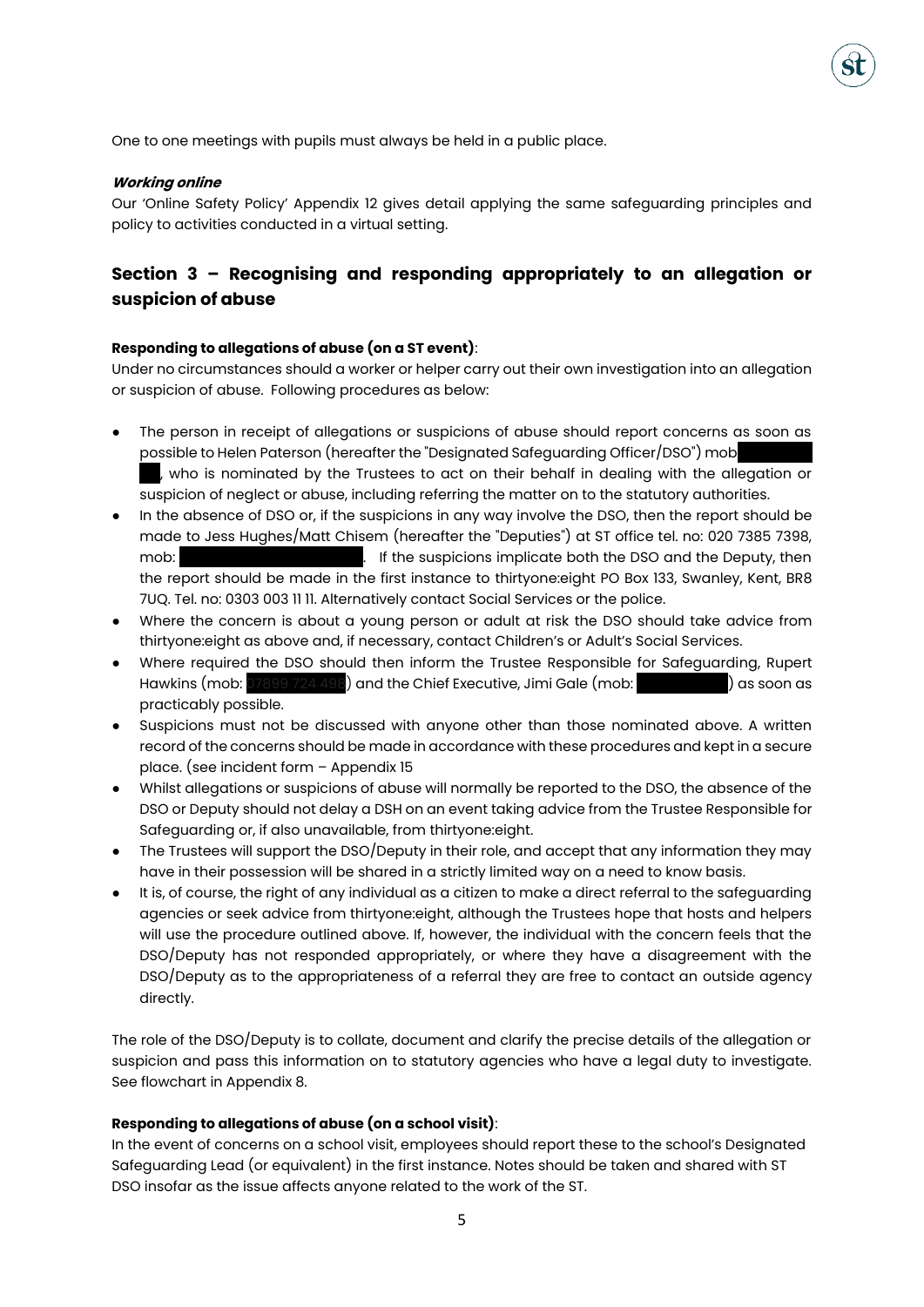### **Allegations of Physical Injury, Neglect or Emotional Abuse:**

If a young person or adult at risk has a physical injury, a symptom of neglect or where there are concerns about emotional abuse, the DSO/Deputy will:

- Contact thirtyone:eight or Children's/Adult's Social Services for advice in cases of deliberate injury, if concerned about the individual's safety or if the individual is afraid to return home.
- Seek medical help if needed urgently, informing the doctor of any suspicions.
- For lesser concerns, (e.g. poor parenting), encourage parent/carer to seek help, but not if this places the child at risk of significant harm.
- Where the parent/carer is unwilling to seek help, offer to accompany them. In cases of real concern, if they still fail to act, contact thirtyone:eightor Children's Social Services (children/young people) or Adults' Social services (adults) direct for advice.
- Seek and follow advice given by thirtyone: eight (who will confirm their advice in writing) if unsure whether or not to refer a case to Social Services.

If there is any suspicion that parents may be perpetrators of the abuse, the DSO/Deputy will not communicate directly with the parents unless advised to do so by thirtyone:eight /Children's Social Services.

### **Allegations of Sexual Abuse:**

In the event of allegations or suspicions of sexual abuse, the Designated Safeguarding Officer/Deputy will:

- Seek and follow the advice given by thirtyone: eight if, for any reason they are unsure whether or not to contact Children's/Adult's Social Services/Police. thirtyone:eight will confirm its advice in writing for future reference.
- Contact the relevant Social Services Department or Police Child Protection Team direct. They will NOT speak to a parent/carer or anyone else if there is **any** doubt as to the perpetrator of abuse. Should the abuser have been identified as someone outside of the family, it is of course right to communicate with parents.

# **Section 4 - Prevention**

### **Safer recruitment**

Safer recruitment is the foundation of good safeguarding. In raising its profile we deter possible offenders and ensure a thorough and rigorous process is followed both when appointing employees and volunteers. Harm is prevented when we take greatest care in selecting those who will be working with children, young people or adults at risk of harm. Our Safer Recruitment Policy (Appendix 13) contains the details of how we will recruit employees and all volunteers who are involved in work with children, young people and adults at risk.

### **Babysitters on Family Events (residential)**

In the main, babysitters are appointed in three different ways. Through an approved babysitting agency, through the venue (trusted and checked employees) or they are volunteers who are already helping on the event. How ever they are found, individuals will be carefully selected and will have had an Enhanced Disclosure (DBS) Check completed prior to the event. Parents will be encouraged to discuss specific arrangements prior to handing over care, and communication will be established through sharing of mobile phone numbers so extra advice can be sought or parents can be called back.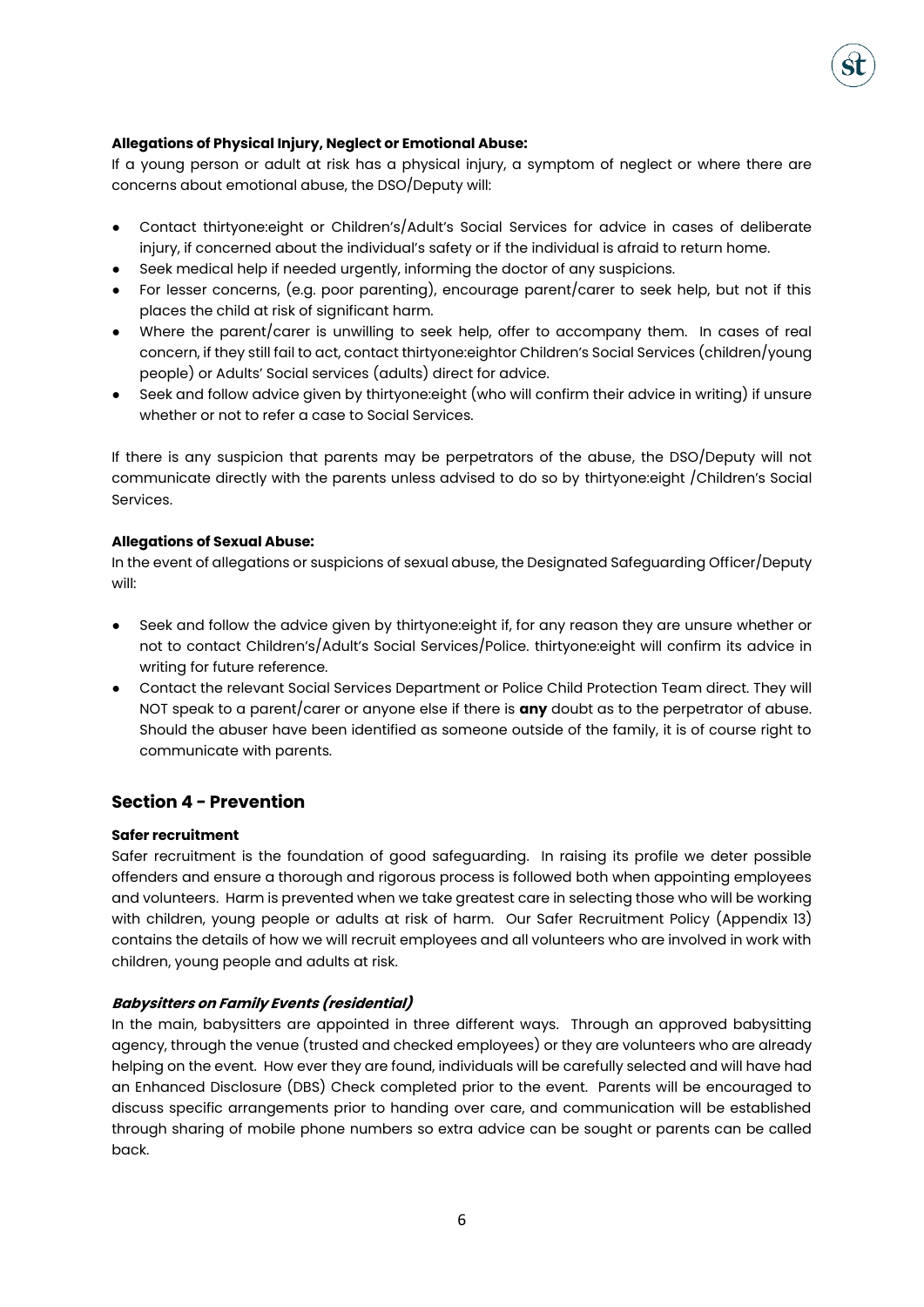

A register of which children are in the care of which babysitter will be kept and strict signing in and out procedures will be followed.

### **Adults at risk attending Adult or Family Events (residential)**

Adults at risk are warmly welcomed to any of our events, but must come with an identified carer who takes immediate and day-to-day responsibility for looking after them. This recognises the fact that many of our events are run by volunteers, who do not necessarily have the training or experience to take responsibility themselves.

### **Management of Employees and Volunteers – Codes of Conduct:**

ST is committed to supporting all employees and volunteers and ensuring they receive support and supervision. All will have been issued with a code of conduct towards young people. ST undertakes to follow the principles found within the 'Abuse of Trust' guidance issued by the Home Office and it is therefore unacceptable for those in a position of trust to engage in any behaviour which might allow a sexual relationship to develop for as long as the relationship of trust continues.

### **Section 5 - Pastoral care:**

### **Supporting those affected by abuse**:

ST is committed to offering pastoral care, working with statutory agencies as appropriate, and support to all those who have been affected by abuse who have attended one of our events.

### **Section 6 - Working in Partnership:**

Different organisations and settings, schools and venues will have different approaches to safeguarding children, young people and adults at risk. We commit to choosing carefully those we will work with, giving due consideration to safeguarding issues. Safeguarding policies will be shared and any conflict or confusion resolved prior to partnerships being established. Safeguarding will remain a key line of communication in ongoing relationships as policies and practice evolve.

Good communication is essential in promoting safeguarding, not only to those we wish to protect, but to everyone involved in working with children, young people and adults at risk, and to all those with whom we work in partnership. This safeguarding policy is just one means of promoting safeguarding.

|                     | Key people and contact details                                            |  |     |      |       |      |
|---------------------|---------------------------------------------------------------------------|--|-----|------|-------|------|
|                     | ST Safeguarding Helpline: 0300 302 3191                                   |  |     |      |       |      |
|                     | Designated Safeguarding Officer: Helen Paterson (mob:                     |  |     |      |       |      |
| <b>Deputy:</b> Jess | Hughes/Matt Chisem (office:                                               |  | 020 | 7385 | 7398, | mob: |
|                     |                                                                           |  |     |      |       |      |
|                     | Trustee responsible for safeguarding: Rupert Hawkins (mob: 07899 724 498) |  |     |      |       |      |
|                     | <b>Chief Executive: Jimi Gale (mob:</b>                                   |  |     |      |       |      |
|                     | Thirtyone:eight helpline: 0303 003 11 11                                  |  |     |      |       |      |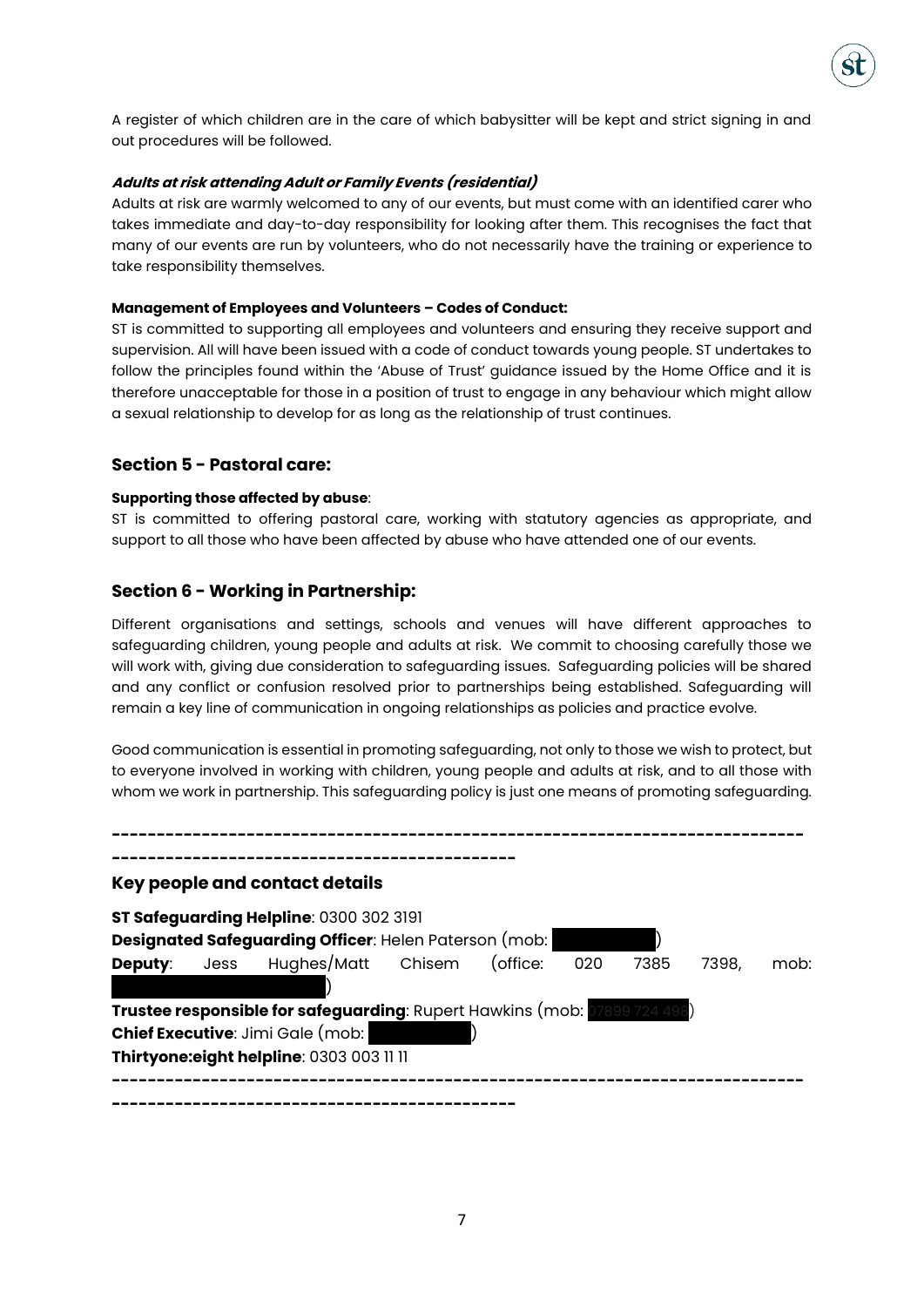# **Appendix 1 - STATUTORY DEFINITIONS OF ABUSE (CHILDREN)**

Abuse and neglect are forms of maltreatment of a child. Somebody may abuse or neglect a child by inflicting harm, or by failing to act to prevent harm. Children may be abused in a family or in an institutional or community setting; by those known to them or, more rarely, by a stranger. They may be abused by an adult or adults or another child or children.

Child protection legislation throughout the UK is based on the United Nations Convention on the Rights of the Child. Each nation within the UK has incorporated the convention within its legislation and guidance.

The four definitions of abuse below operate in England based on the government guidance 'Working Together to Safeguard Children (2018)'.

### **Abuse**

A form of maltreatment of a child. Somebody may abuse or neglect a child by inflicting harm, or by failing to act to prevent harm. Harm can include ill treatment that is not physical as well as the impact of witnessing ill treatment of others. This can be particularly relevant, for example, in relation to the impact on children of all forms of domestic abuse. Children may be abused in a family or in an institutional or community setting by those known to them or, more rarely, by others. Abuse can take place wholly online, or technology may be used to facilitate offline abuse. Children may be abused by an adult or adults, or another child or children.

#### **Physical Abuse:**

Physical abuse may involve hitting, shaking, throwing, poisoning, burning or scalding, drowning, suffocating, or otherwise causing physical harm to a child. Physical harm may also be caused when a parent or carer fabricates the symptoms of, or deliberately induces illness in a child.

#### **Emotional Abuse:**

The persistent emotional maltreatment of a child such as to cause severe and persistent adverse effects on the child's emotional development. It may involve conveying to a child that they are worthless or unloved, inadequate, or valued only insofar as they meet the needs of another person. It may include not giving the child opportunities to express their views, deliberately silencing them or 'making fun' of what they say or how they communicate. It may feature age or developmentally inappropriate expectations being imposed on children. These may include interactions that are beyond a child's developmental capability, as well as overprotection and limitation of exploration and learning, or preventing the child participating in normal social interaction. It may involve seeing or hearing the ill-treatment of another. It may involve serious bullying (including cyber bullying), causing children frequently to feel frightened or in danger, or the exploitation or corruption of children. Some level of emotional abuse is involved in all types of maltreatment of a child, though it may occur alone.

#### **Sexual Abuse:**

Involves forcing or enticing a child or young person to take part in sexual activities, not necessarily involving a high level of violence, whether or not the child is aware of what is happening. The activities may involve physical contact, including assault by penetration (for example, rape or oral sex) or nonpenetrative acts such as masturbation, kissing, rubbing and touching outside of clothing. They may also include non-contact activities, such as involving children in looking at, or in the production of, sexual images, watching sexual activities, encouraging children to behave in sexually inappropriate ways, or grooming a child in preparation for abuse. Sexual abuse can take place online, and technology can be used to facilitate offline abuse. Sexual abuse is not solely perpetrated by adult males. Women can also commit acts of sexual abuse, as can other children.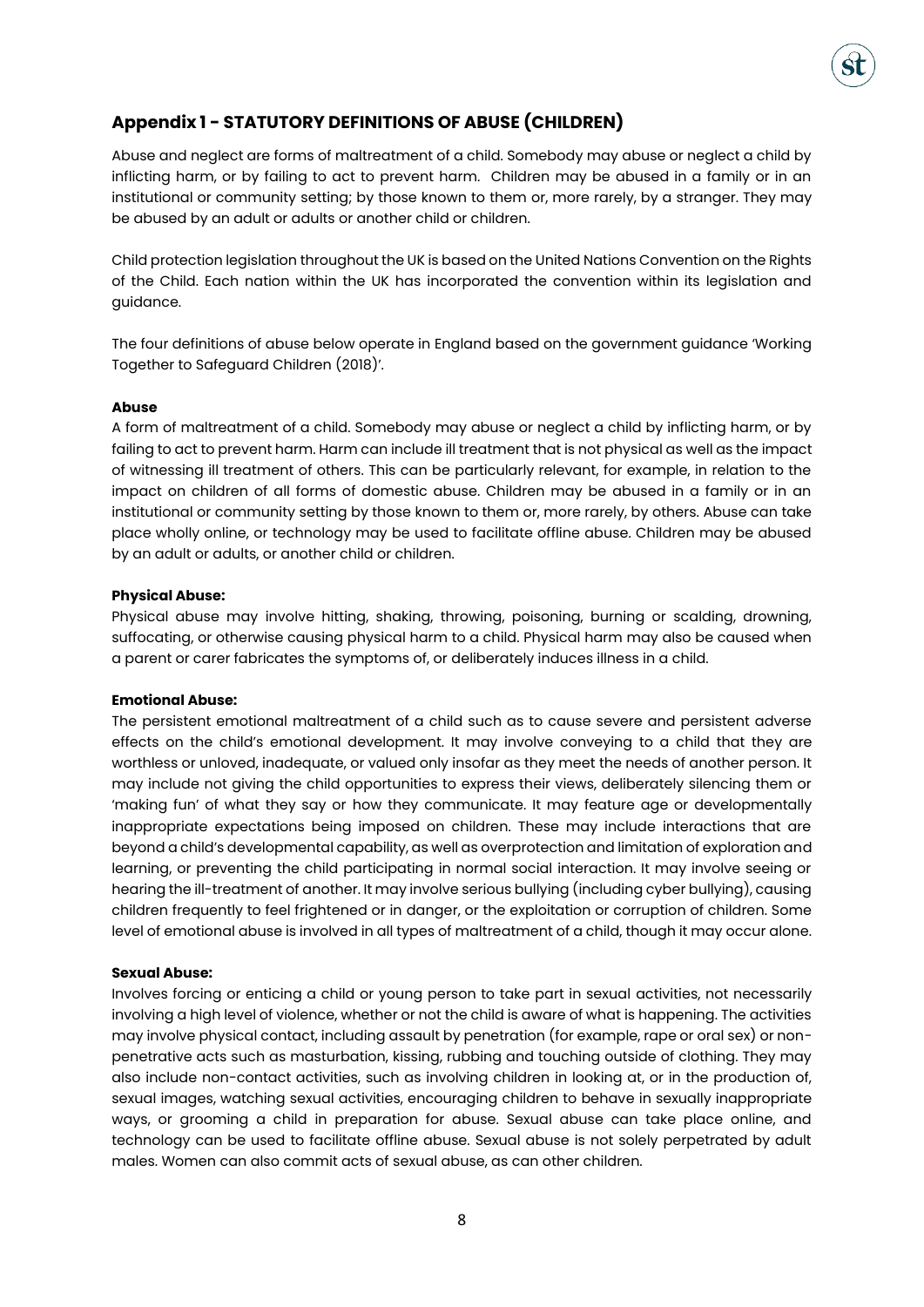### **Child sexual exploitation**

Child sexual exploitation is a form of child sexual abuse. It occurs where an individual or group takes advantage of an imbalance of power to coerce, manipulate or deceive a child or young person under the age of 18 into sexual activity (a) in exchange for something the victim needs or wants, and/or (b) for the financial advantage or increased status of the perpetrator or facilitator. The victim may have been sexually exploited even if the sexual activity appears consensual. Child sexual exploitation does not always involve physical contact; it can also occur through the use of technology.

### **Neglect:**

The persistent failure to meet a child's basic physical and/or psychological needs, likely to result in the serious impairment of the child's health or development. Neglect may occur during pregnancy as a result of maternal substance abuse. Once a child is born, neglect may involve a parent or carer failing to:

a. provide adequate food, clothing and shelter (including exclusion from home or abandonment)

b. protect a child from physical and emotional harm or danger

c. ensure adequate supervision (including the use of inadequate caregivers)

d. ensure access to appropriate medical care or treatment

It may also include neglect of, or unresponsiveness to, a child's basic emotional needs.

# **Appendix 2 - SIGNS OF POSSIBLE ABUSE (CHILDREN & YOUNG PEOPLE)**

The following signs could be indicators that abuse has taken place but should be considered in context of the child's whole life.

### **Physical**

Injuries not consistent with the explanation given for them Injuries that occur in places not normally exposed to falls, rough games, etc. Injuries that have not received medical attention Reluctance to change for, or participate in, games or swimming Repeated urinary infections or unexplained tummy pains Bruises on babies, bites, burns, fractures etc. which do not have an accidental explanation\* Cuts/scratches/substance abuse\*

### **Sexual**

Any allegations made concerning sexual abuse Excessive preoccupation with sexual matters and detailed knowledge of adult sexual behaviour Age-inappropriate sexual activity through words, play or drawing Child who is sexually provocative or seductive with adults Inappropriate bed-sharing arrangements at home Severe sleep disturbances with fears, phobias, vivid dreams or nightmares, sometimes with overt or veiled sexual connotations Eating disorders - anorexia, bulimia\*

### **Emotional**

Changes or regression in mood or behaviour, particularly where a child withdraws or becomes clingy Depression, aggression, extreme anxiety Nervousness, frozen watchfulness Obsessions or phobias Sudden under-achievement or lack of concentration Inappropriate relationships with peers and/or adults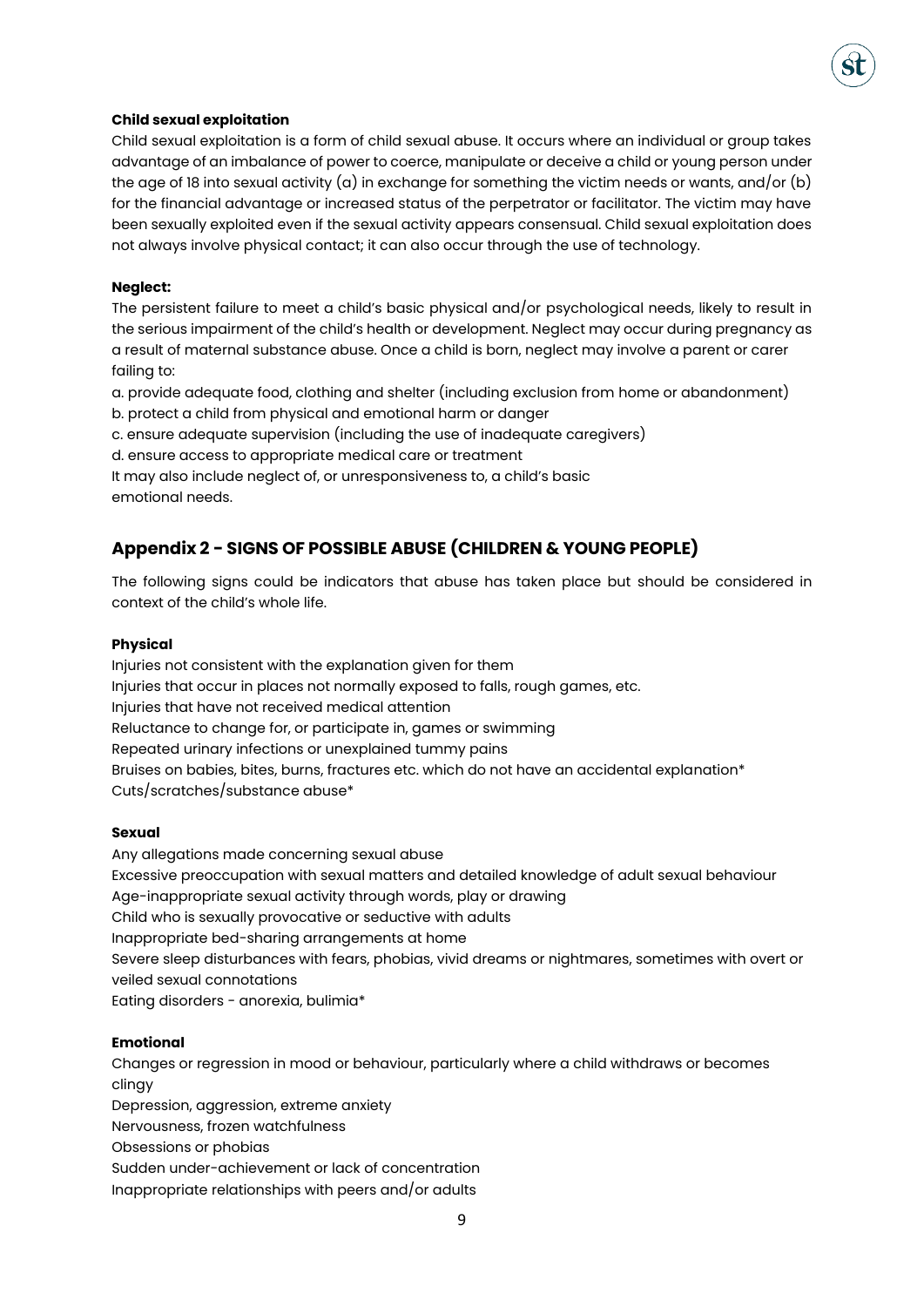Attention-seeking behaviour Persistent tiredness Running away/stealing/lying

### **Neglect**

Under nourishment, failure to grow, constant hunger, stealing or gorging food, untreated illnesses, inadequate care, etc.

Poor appearance and hygiene, wearing the wrong clothes for the season, frequent and untreated nappy rash in babies, being hungry, smelly or dirty.

\*These indicate the possibility that a child or young person is self-harming. Approximately 20,000 are treated in accident and emergency departments in the UK each year.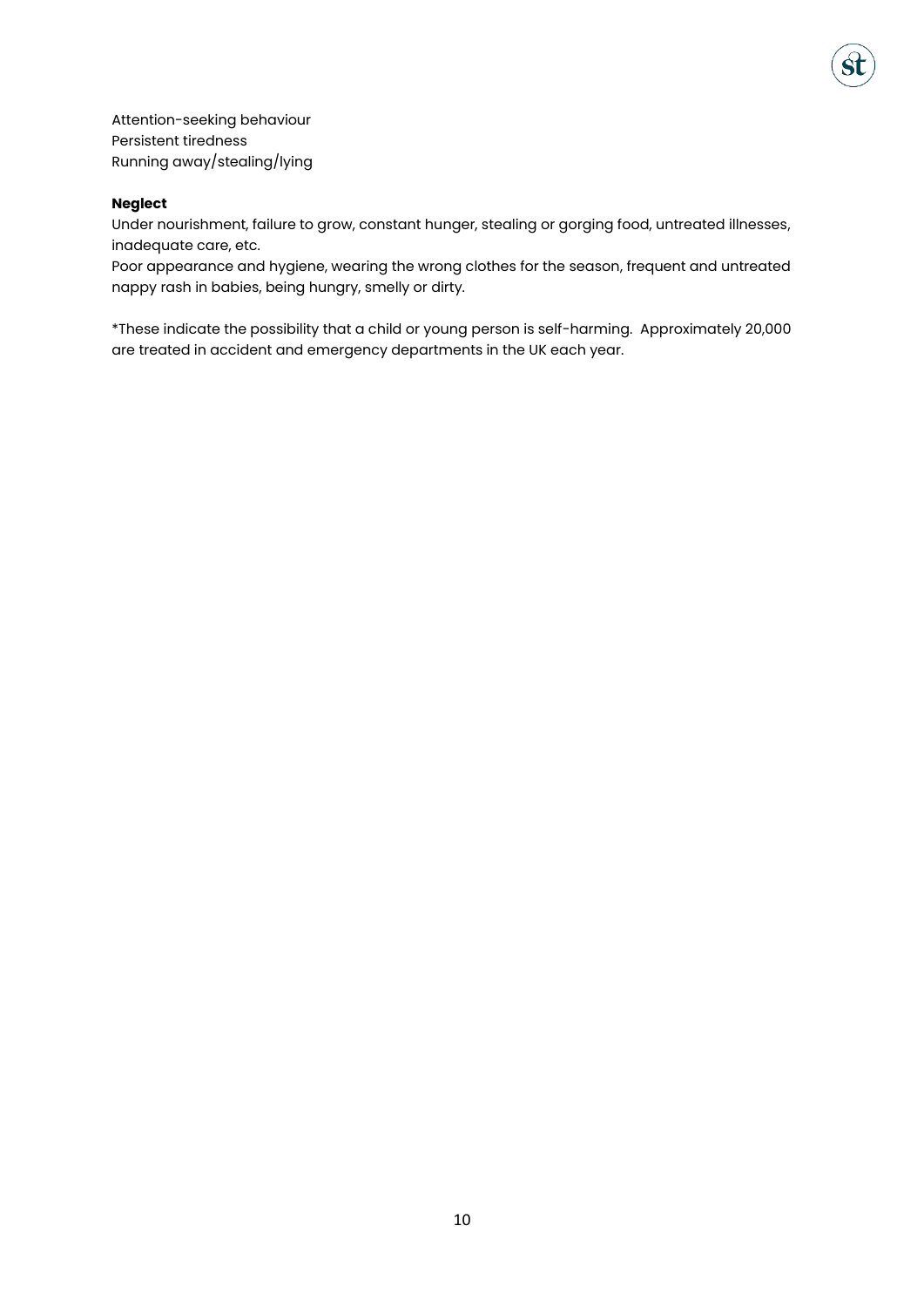# **Appendix 3 - TYPES OF ABUSE (ADULTS AT RISK)**

### **Recognised Areas of Abuse regarding Adults at Risk: Care Act 2014**

**Financial or material abuse** - including theft, fraud, internet scamming, coercion in relation to an adult's financial affairs or arrangements, including in connection with wills, property, inheritance or financial transactions, or the misuse or misappropriation of property, possessions or benefits.

**Physical abuse** - including assault, hitting, slapping, pushing, misuse of medication, restraint or inappropriate physical sanctions.

**Neglect and acts of omission** - including ignoring medical, emotional or physical care needs, failure to provide access to appropriate health, care and support or educational services, the withholding of the necessities of life, such as medication, adequate nutrition and heating.

**Sexual abuse** - including rape, indecent exposure, sexual harassment, inappropriate looking or touching, sexual teasing or innuendo, sexual photography, subjection to pornography or witnessing sexual acts, indecent exposure and sexual assault, or sexual acts to which the adult has not consented or was pressured into consenting.

**Psychological abuse** - including emotional abuse, threats of harm or abandonment, deprivation of contact, humiliation, blaming, controlling, intimidation, coercion, harassment, verbal abuse, cyber bullying, isolation or unreasonable and unjustified withdrawal of services or supportive networks

**Organisational abuse** - including neglect or poor care practice within an organisation or specific care setting, such as a hospital or care home. It can also be in relation to care provided in your own home. This may range from one-off incidents to on-going ill-treatment. It can be through neglect or poor professional practice as a result of the structure, policies, processes and practices within an organisation.

**Discriminatory abuse** - including forms of harassment, slurs or similar treatment because of race, gender and gender identity, age, disability, sexual orientation or religion.

**Self-neglect** - this covers a wide range of behaviour such as neglecting to care for your personal hygiene, health or surroundings and includes behaviour such as hoarding.

**Domestic abuse** - including psychological, physical, sexual, financial, emotional, or so-called 'honour' based violence.

**Modern slavery** - encompasses slavery, human trafficking, forced labour and domestic servitude. Trafficking and slave masters use whatever means they have at their disposal to coerce, deceive and force individuals into a life of abuse, servitude and inhumane treatment.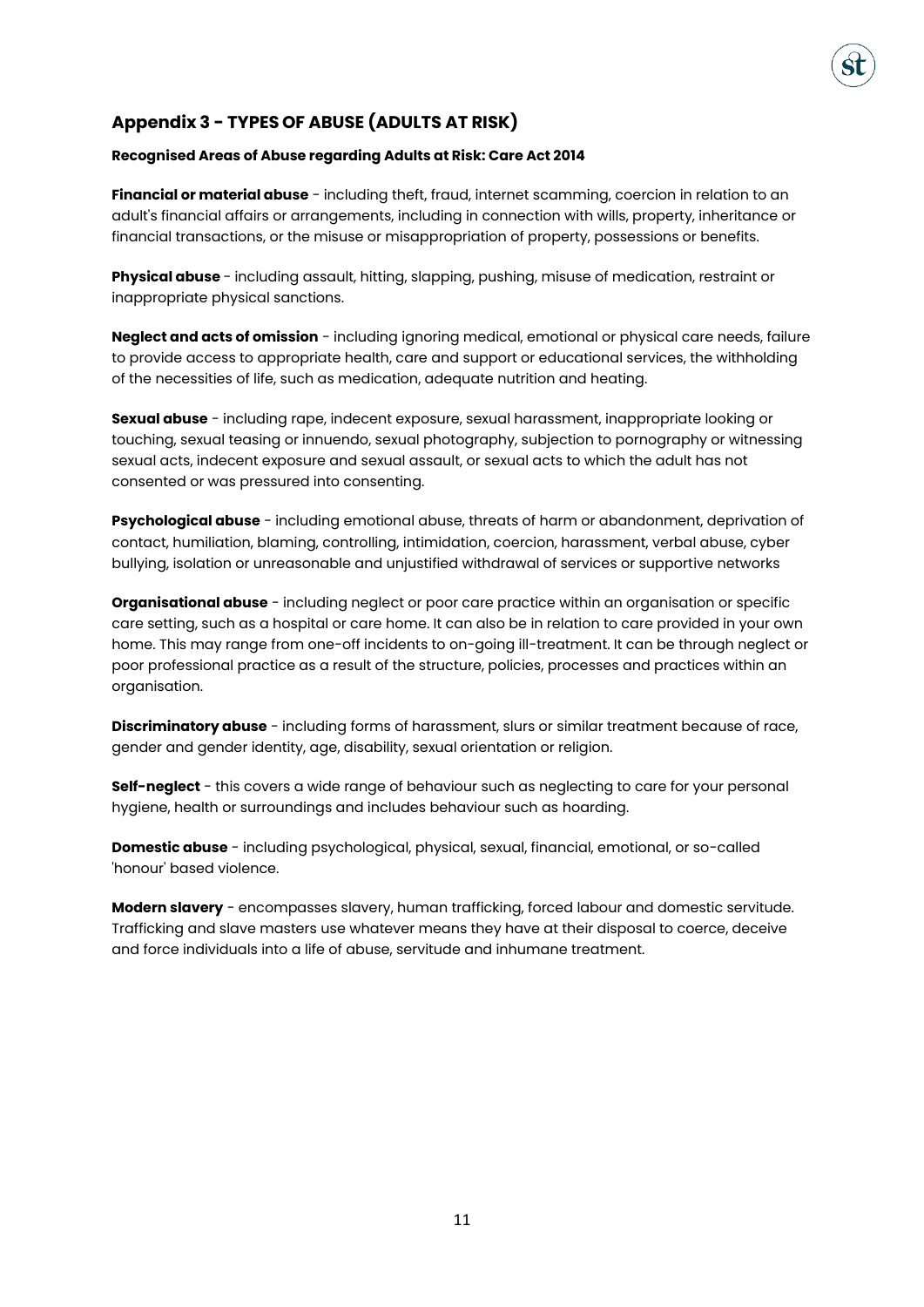# **Appendix 4 - SIGNS OF POSSIBLE ABUSE (ADULTS AT RISK)**

### **Financial or Material Abuse**

Missing personal possessions Unexplained lack of money or inability to maintain lifestyle Unexplained withdrawal of funds from accounts Power of attorney or lasting power of attorney (LPA) being obtained after the person has ceased to have mental capacity Failure to register an LPA after the person has ceased to have mental capacity to manage their finances, so that it appears that they are continuing to do so The person allocated to manage financial affairs is evasive or uncooperative The family or others show unusual interest in the assets of the person Signs of financial hardship in cases where the person's financial affairs are being managed by a court appointed deputy, attorney or LPA Recent changes in deeds or title to property Rent arrears and eviction notices A lack of clear financial accounts held by a care home or service Failure to provide receipts for shopping or other financial transactions carried out on behalf of the person Disparity between the person's living conditions and their financial resources, e.g. insufficient food in the house Unnecessary property repairs **Physical Abuse**

No explanation for injuries or inconsistency with the account of what happened Injuries are inconsistent with the person's lifestyle Bruising, cuts, welts, burns and/or marks on the body or loss of hair in clumps Frequent injuries Unexplained falls Subdued or changed behaviour in the presence of a particular person Signs of malnutrition Failure to seek medical treatment or frequent changes of GP

### **Neglect and acts of omission**

Poor environment - dirty or unhygienic Poor physical condition and/or personal hygiene Pressure sores or ulcers Malnutrition or unexplained weight loss Untreated injuries and medical problems Inconsistent or reluctant contact with medical and social care organisations Accumulation of untaken medication Uncharacteristic failure to engage in social interaction Inappropriate or inadequate clothing

### **Sexual Abuse**

Bruising, particularly to the thighs, buttocks and upper arms and marks on the neck Torn, stained or bloody underclothing Bleeding, pain or itching in the genital area Unusual difficulty in walking or sitting Foreign bodies in genital or rectal openings Infections, unexplained genital discharge, or sexually transmitted diseases Pregnancy in a woman who is unable to consent to sexual intercourse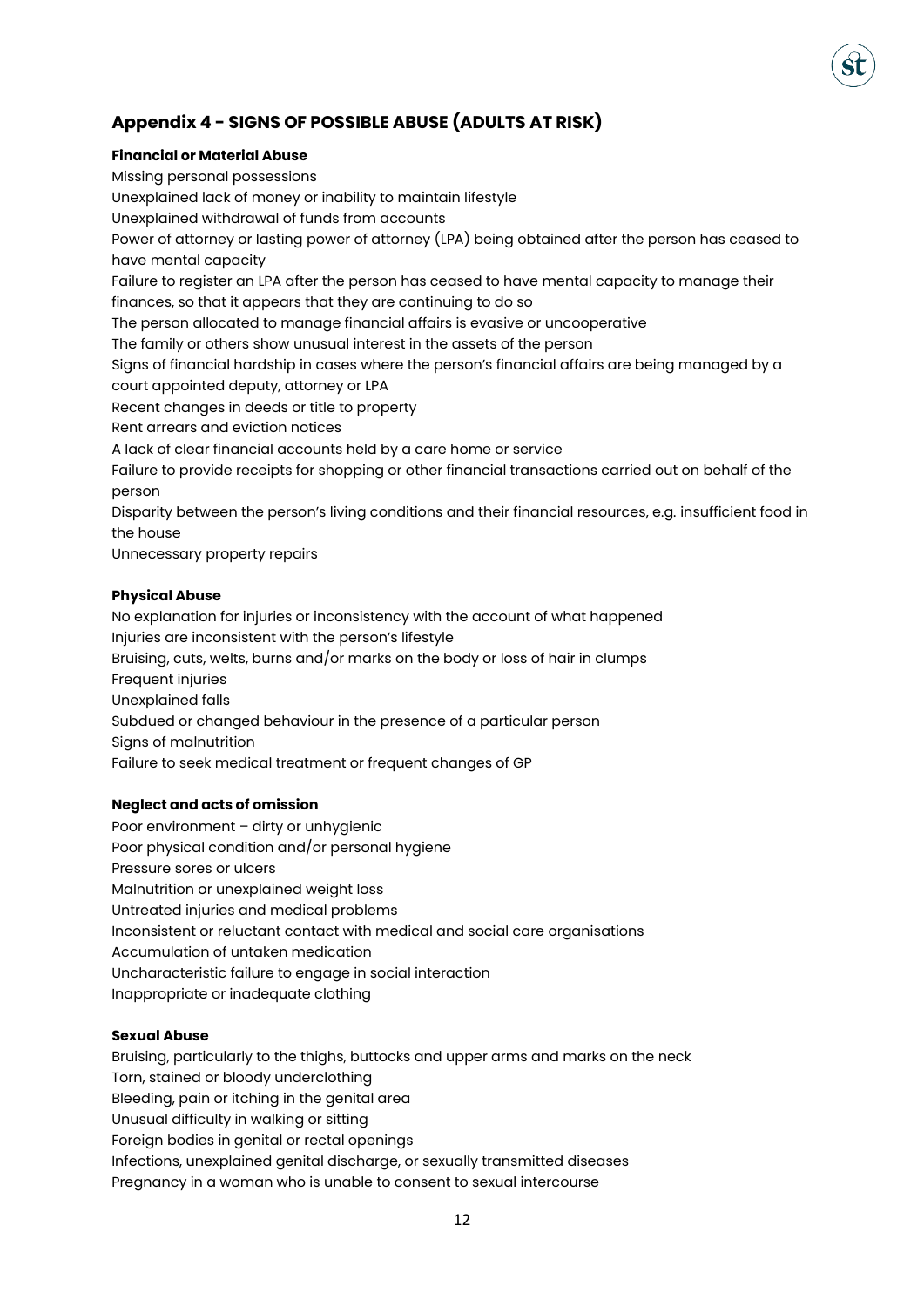The uncharacteristic use of explicit sexual language or significant changes in sexual behaviour or attitude Incontinence not related to any medical diagnosis Self-harming Poor concentration, withdrawal, sleep disturbance Excessive fear/apprehension of, or withdrawal from, relationships Fear of receiving help with personal care Reluctance to be alone with a particular person

### **Psychological Abuse**

An air of silence when a particular person is present Withdrawal or change in the psychological state of the person Insomnia Low self-esteem Uncooperative and aggressive behaviour A change of appetite, weight loss/gain Signs of distress: tearfulness, anger Apparent false claims, by someone involved with the person, to attract unnecessary treatment

### **Organisational Abuse**

Lack of flexibility and choice for people using the service Inadequate staffing levels People being hungry or dehydrated Poor standards of care Lack of personal clothing and possessions and communal use of personal items Lack of adequate procedures Poor record-keeping and missing documents Absence of visitors Few social, recreational and educational activities Public discussion of personal matters Unnecessary exposure during bathing or using the toilet Absence of individual care plans Lack of management overview and support

### **Discriminatory Abuse**

The person appears withdrawn and isolated Expressions of anger, frustration, fear or anxiety The support on offer does not take account of the person's individual needs in terms of a protected characteristic

### **Self-Neglect**

Very poor personal hygiene Unkempt appearance Lack of essential food, clothing or shelter Malnutrition and/or dehydration Living in squalid or unsanitary conditions Neglecting household maintenance Hoarding Collecting a large number of animals in inappropriate conditions Non-compliance with health or care services Inability or unwillingness to take medication or treat illness or injury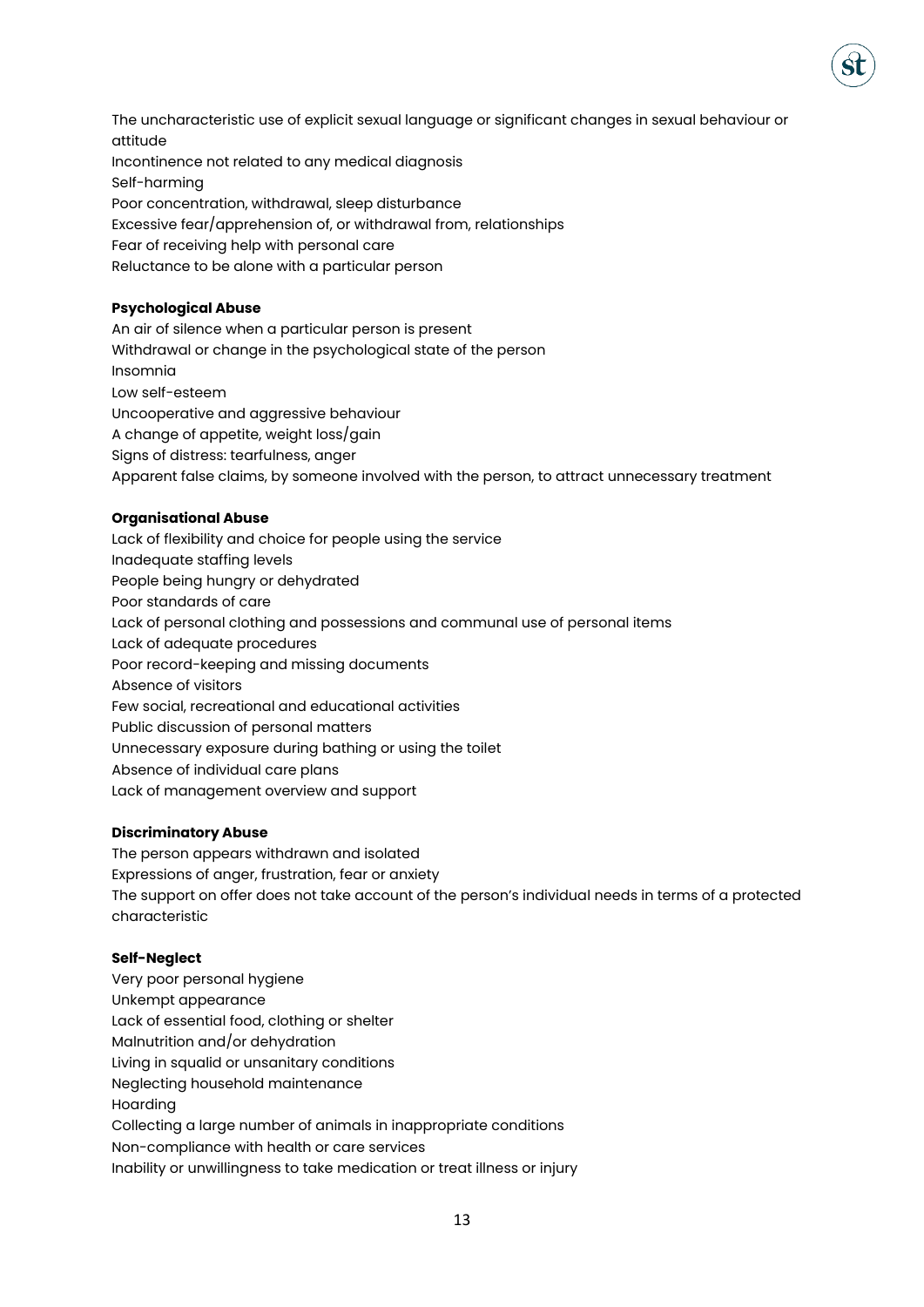### **Domestic Abuse**

Low self-esteem Feeling that the abuse is their fault when it is not Physical evidence of violence such as bruising, cuts, broken bones Verbal abuse and humiliation in front of others Fear of outside intervention Damage to home or property Isolation – not seeing friends and family Limited access to money

### **Modern Slavery**

Signs of physical or emotional abuse Appearing to be malnourished, unkempt or withdrawn Isolation from the community, seeming under the control or influence of others Living in dirty, cramped or overcrowded accommodation and or living and working at the same address Lack of personal effects or identification documents Always wearing the same clothes Avoidance of eye contact, appearing frightened or hesitant to talk to strangers Fear of law enforcers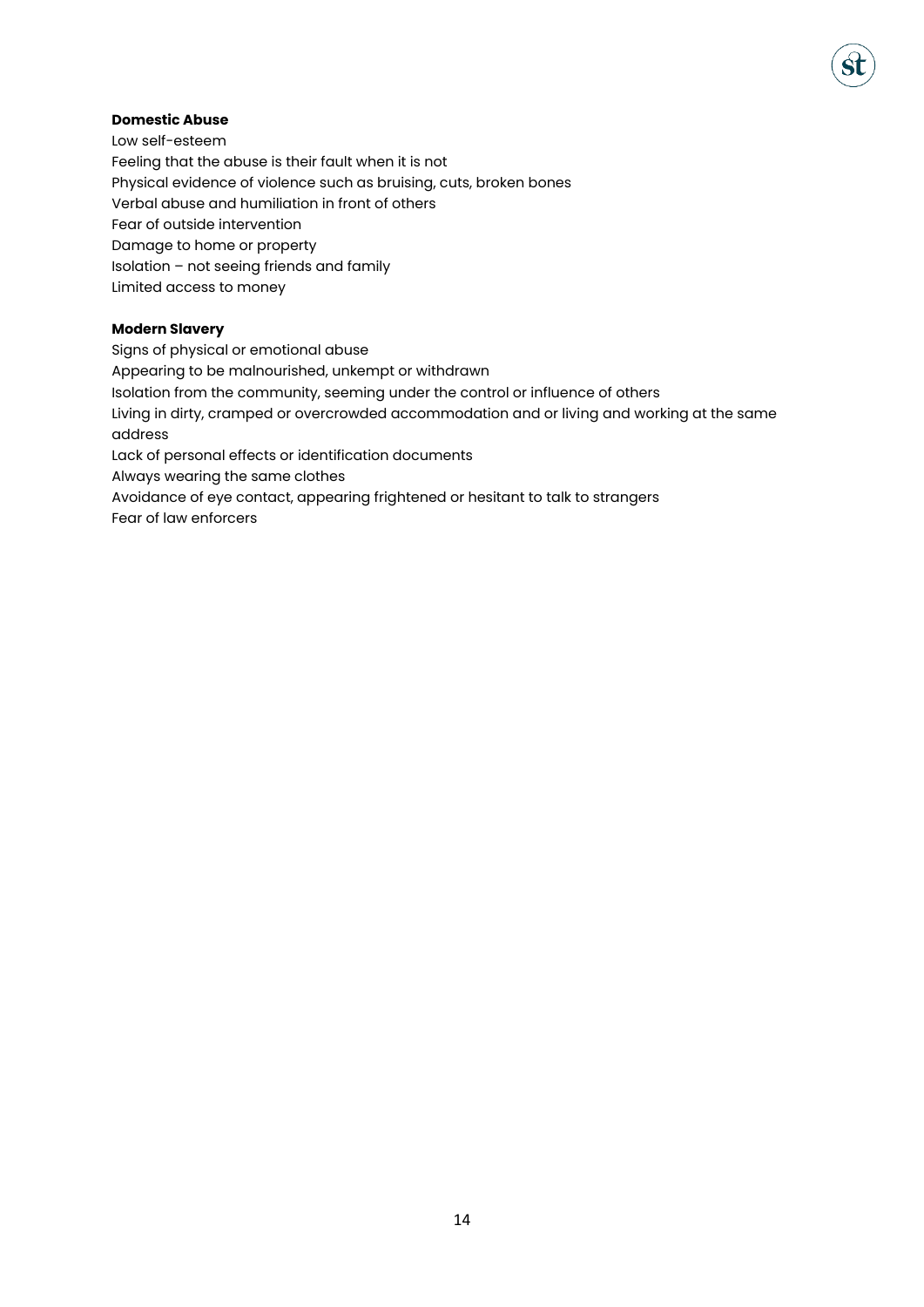# **Appendix 5 - SELF HARM (INCLUDING EATING DISORDERS)**

Research from the Lancet Psychiatry Journal, published in June 2019, found that self-harm has risen across all ages and both sexes across England from 2000 to 2014. Across the whole population selfreported, non-suicidal self-harm (NSSH) has trebled from 2.4% to 6.4%, which those aged 16-24 showing the highest rates of practice.

Girls and young women (aged 16-24) are the most likely group to report self-harm: one in five (19.7%) reported it in 2014, up from just 6.5% reporting in 2000. For males in the same age group self-harm rose from 4.2 to 7.9% over the 14 years. However, males aged 16-34 were less likely than women and older generations to have contact with relevant health services following incident of self-harm.

NHS research in 2017 shows that 5.5% of 11-16 year olds and 15.4% of 17-19 year olds reported ever selfharming or attempting suicide – a substantial increase in late teenage years. All this suggests that worrying statistics aren't just because of greater public awareness and more people seeking help, they also reflect higher levels of self-harm itself.

Previous research has indicated that the incidence of self-harm was greater for those children and young people coping with stressful life events such as:

- Separation of parents, serious illness, death of parent or close relative
- An increase in the parent's mental health problems
- An increase in the degree of family discord
- An increase in the frequency of punishment

A study (March 2003), commissioned by the Samaritans, found young people more likely to harm themselves if they had friends who had already done so. In total, more than 6,000 pupils aged 15 and 16 were quizzed from 41 schools across England. They were asked about suicidal thoughts and self-harming behaviour.

The survey found that:

- Young people who harm themselves often have difficulty coping with everyday problems
- Rather than employing positive strategies such as talking to someone about the situation, they were more likely to blame themselves, sit in their room or drink alcohol
- Only 20% of those who self-harmed felt they could speak to a teacher about something that was really bothering them
- People who self-harm were shown by the survey to be more anxious, depressed and to have lower self-esteem than those who do not

The two most common reasons for self-harm are, "To find relief from a terrible state of mind" and "because I wanted to die".

15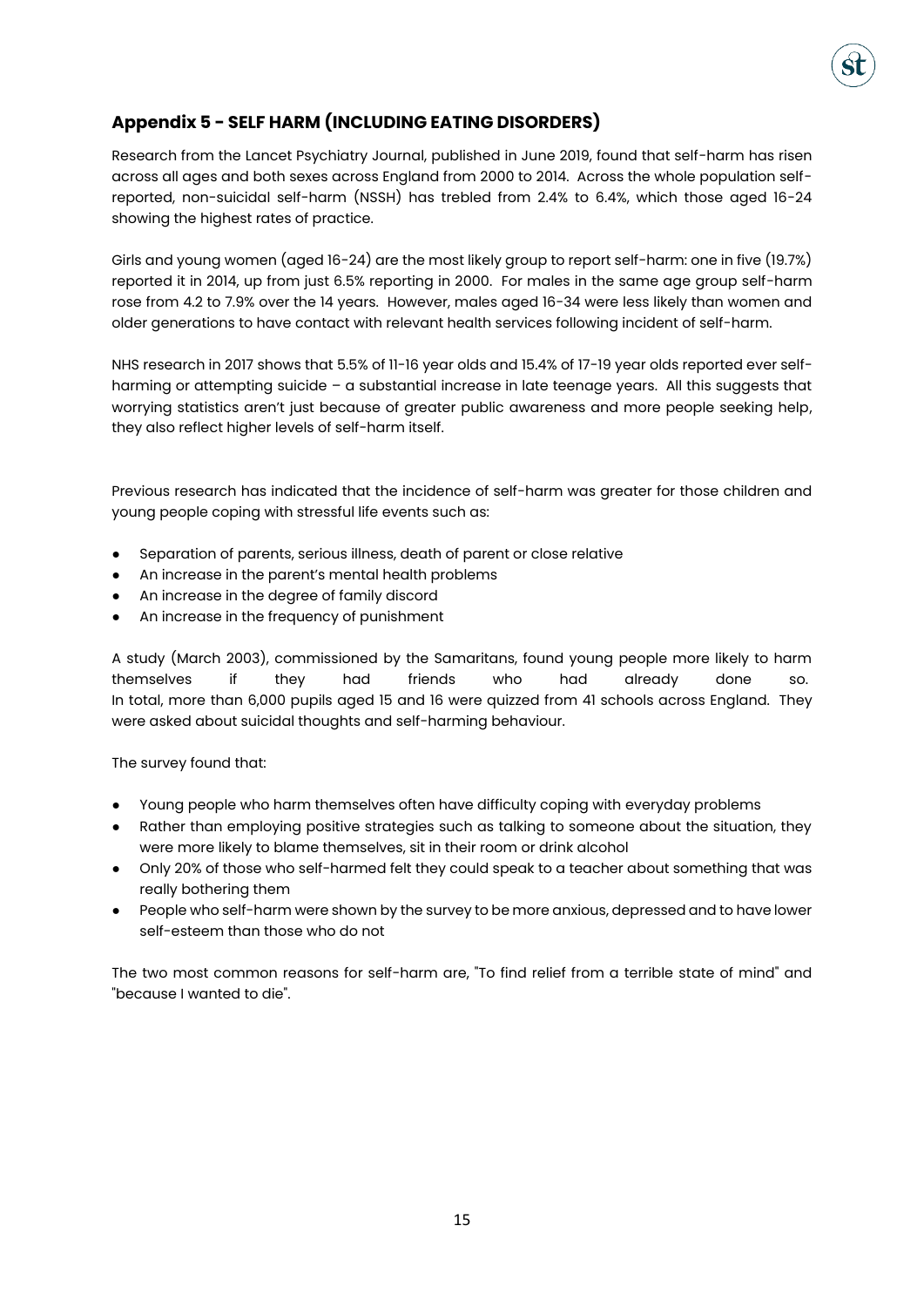

# **Appendix 6 - EFFECTIVE LISTENING**

Ensure the physical environment is welcoming, giving an opportunity for the child or adult at risk to talk in private but making sure others are aware the conversation is taking place.

- It is especially important to allow time and space for the person to talk
- Above everything else listen without interrupting
- Be attentive and look at them whilst they are speaking
- Show acceptance of what they say (however unlikely the story may sound) by reflecting back words or short phrases they have used
- Try to remain calm, even if on the inside you are feeling something different
- Be honest and don't make promises you can't keep regarding confidentiality
- If they decide not to tell you after all, accept their decision but let them know that you are always ready to listen.
- Use language that is age appropriate and, for those with disabilities, ensure there is someone available who understands sign language, Braille etc.

### **Helpful Responses:**

- You have done the right thing in telling me
- I am glad you have told me
- I will try to help you

### **Don't Say:**

- Why didn't you tell anyone before?
- I can't believe it!
- Are you sure this is true?
- Why? How? When? Who? Where?
- I am shocked, don't tell anyone else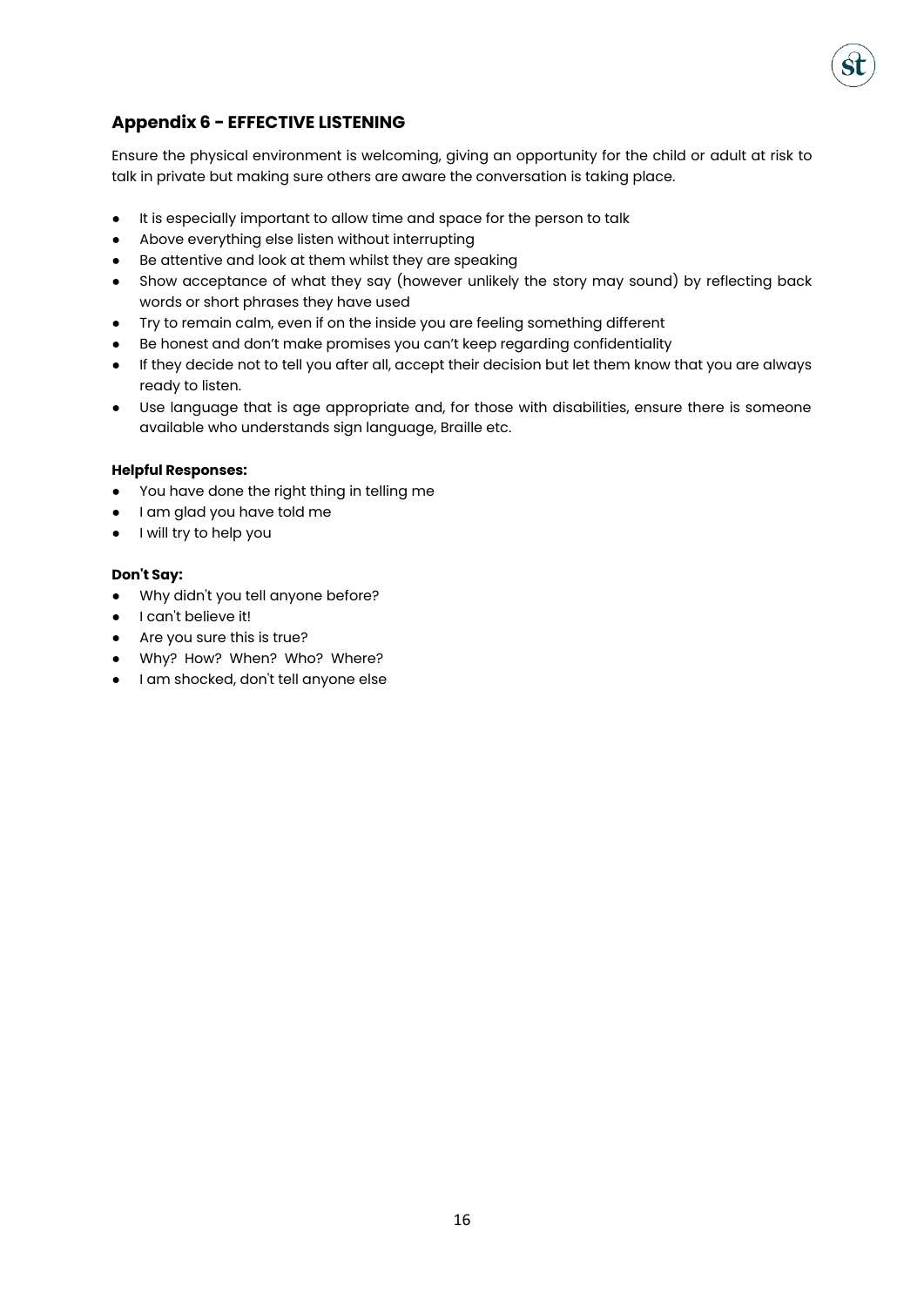

# **Appendix 7 – CODE OF CONDUCT**

This code of conduct supports the Stewards' Trust Safeguarding Policy. This document covers safe practice in relation to working with children & young people. All leaders and helpers are expected to sign and adhere to the standards of safe practice outlined within this document. These guidelines have been established with regard to advice from Thirtyone:Eight (formerly CCPAS) and reflect current best practice.

Helen Paterson is the Designated Safeguarding Officer for the Stewards' Trust. You may contact her to discuss any questions or concerns.

Email[: helen@stewardstrust.org.uk](mailto:helen@stewardstrust.org.uk) phone

### **Supervision of Children's Activities**

### **Child/Adult Ratios:**

Attempts will be made wherever possible to keep to the following ratio of adults to children as an absolute minimum:

0 to 2 years 1:3 2 to 3 years 1:4 4 to 8 years 1:6 Over 8 years 1:10

### **General Guidelines:**

- No adult will be a lone helper with a group of children out of sight of others.
- Where possible the gender of adults should reflect that of the group: i.e. at least one man if boys are present and one woman if girls are present.
- If for any reason a helper is alone with a child, they should ensure that a team leader knows where they are AND that there are other groups nearby if possible.
- No person under 18 years of age will be left in charge of children of any age.
- A register of children or young people should be kept and a register of helpers.
- A record should be kept of any unusual activity or comments by children or young people (e.g. throwaway sexual comments, or particularly difficult behaviour). This protects children and workers. Such records must be passed to the DSO and be kept in a secure place.
- Any incidents or accidents should be recorded on our ST Accident/Incident/Disclosure form and sent to the DSO. Parents/older children should be asked to sign to verify any information they have given.
- Young leaders will be supported at all times in their roles by adult leaders.

#### **Guidelines on touch:**

- Keep everything public.
- A hug in the context of a group is very different from a hug behind closed doors.
- Touch should be related to the child's needs, not the helper/leader.
- Touch should be age-appropriate and generally initiated by the child rather than the leader/helper.
- Avoid any physical activity that is, or may be thought to be, sexually stimulating to the adult or the child.
- Children have the right to decide how much physical contact they have with others, except in exceptional circumstances when they need medical attention.
- Team members should monitor one another in the area of physical contact. The team should be free to help each other by pointing out anything which could be misunderstood.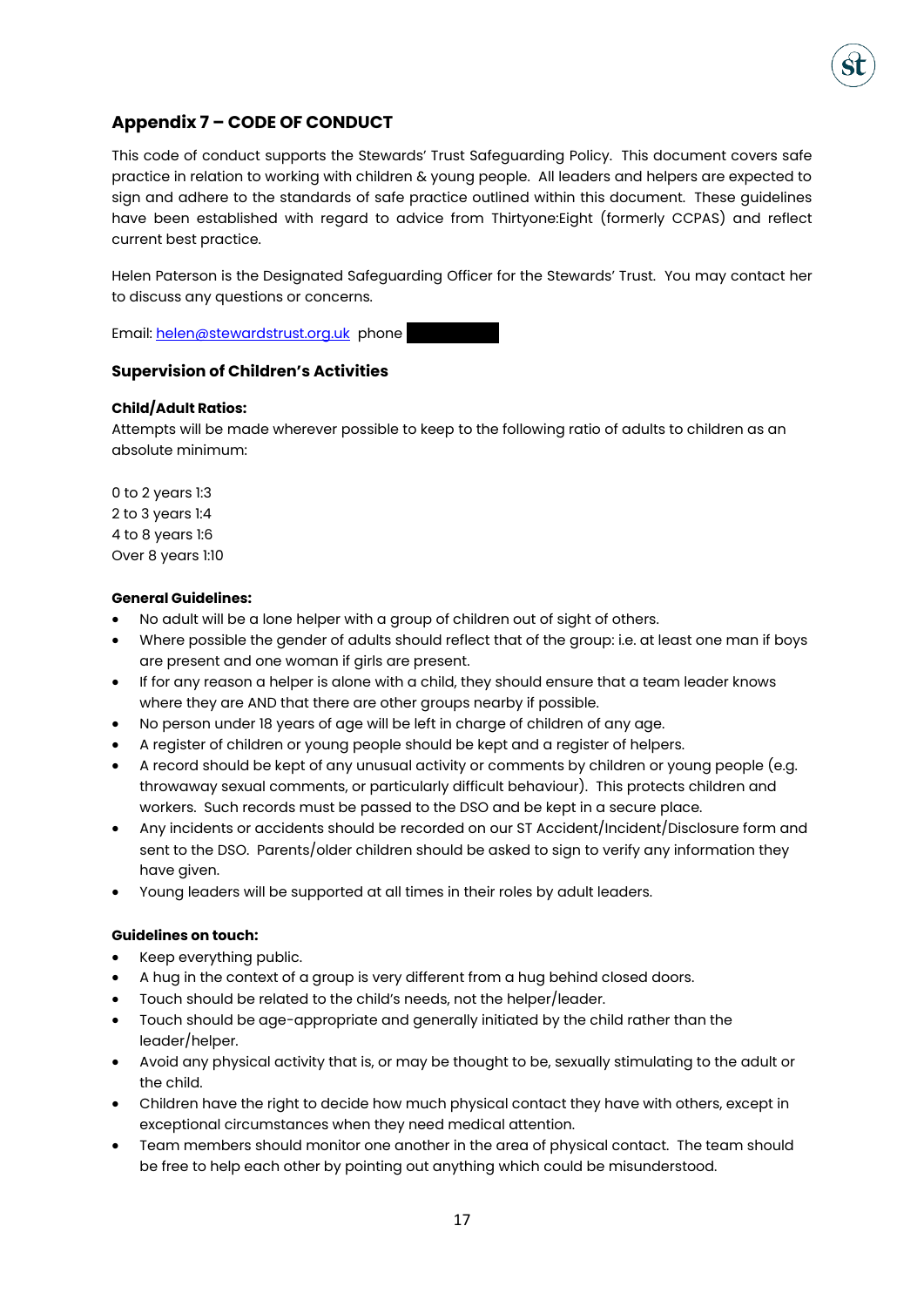• It is best to err on the side of caution with regard to engaging in physical play (eg wrestling/swinging children around) even when this kind of behaviour may be appropriate in another context.

### **Additional information for leaders and helpers working with babies & toddlers**

### **Managing toileting:**

- Any help with toileting children should be provided with the knowledge and agreement of the child's parents/carers.
- When taking children to the toilet, leaders should always consider the dignity of the child and ensure that as much privacy as possible is given.
- Children should be encouraged to use their own toilet cubicle.
- Leaders should avoid doing things for the child that the child is able to do for themselves.

**All leaders and helpers at Stewards' Trust events are expected to take seriously their position as a role-model to the children and young people they are looking after. All should commit to act in a way which promotes and affirms ST values.** 

### **Stewards' Trust Values:**

- Loving above all things we are called to love God and people
- Family part of God's family, open to everyone, all ages, all stages of life and faith, enabling whole of life discipleship
- Open to the guiding power of the Holy Spirit and to pioneering new things
- True committed to sound biblical teaching and discipleship
- Stewards taking good care of the people and resources God has entrusted to us
- Empowering fully equipping and nurturing current and future leaders by our commitment to releasing them in their ministries
- Joyful we have 'good news' to share and we enjoy doing it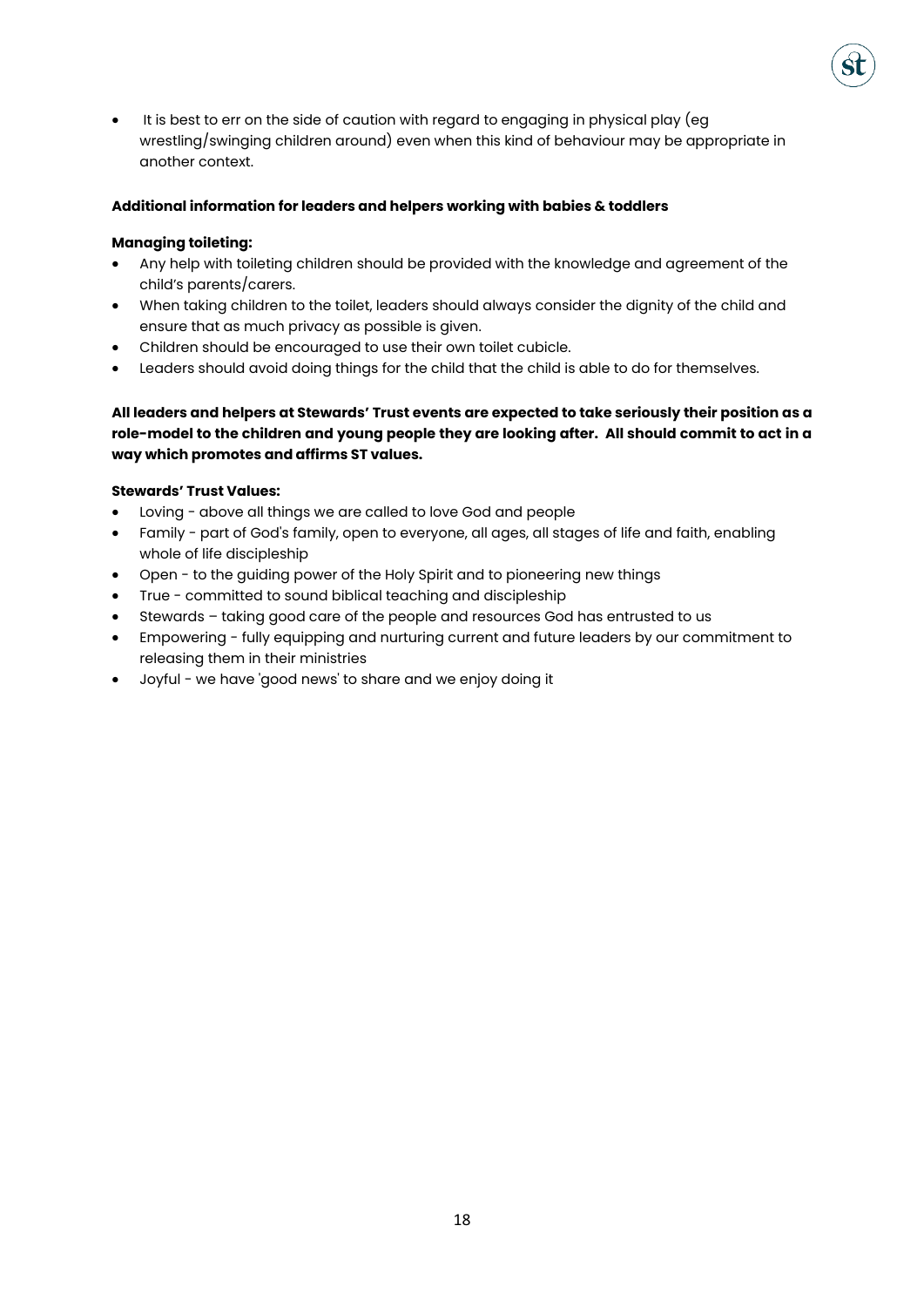# **Appendix 8 – Passing on a Concern Flowchart**

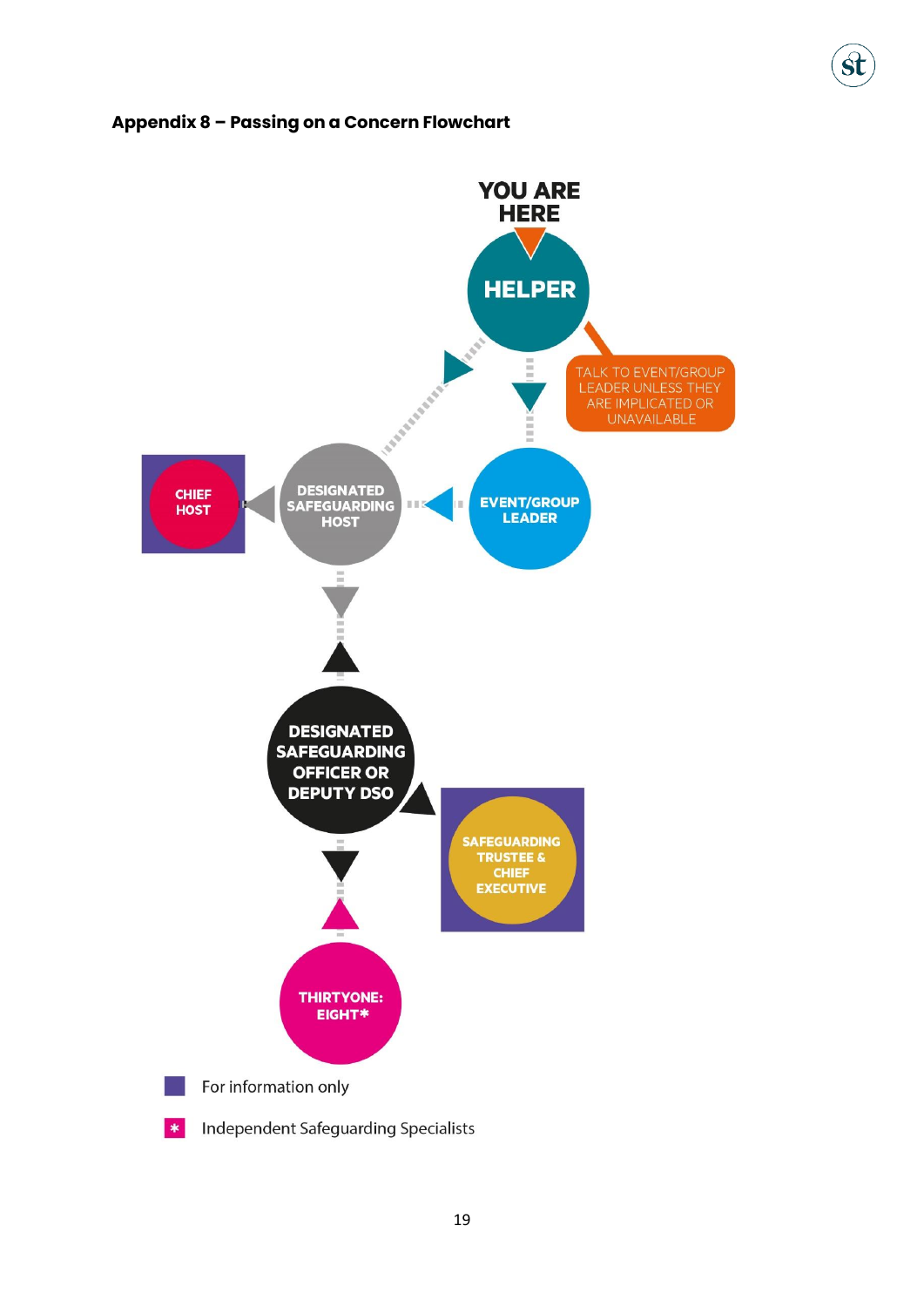# **Appendix 9 – ROLE DESCRIPTIONS**

# **Designated Safeguarding Officer**

Responsible for overseeing safeguarding across the work of the Stewards' Trust (ST)

They should:

- fulfil the role of DSO for the ST, which will require working closely with the Trustee responsible for Safeguarding, the Deputy Designated Safeguarding Officers (DDSOs), Chief Executive and other employees and volunteers of ST.
- review and, where necessary, update ST safeguarding policies and procedures on an annual basis.
- be the first point of contact in relation to safeguarding issues for Family/All Age events.
- provide back-up to the DDSOs in relation to safeguarding issues for Youth events.
- take full responsibility for ensuring the Safeguarding policy is implemented including provision of suitable safeguarding training to any relevant employees and volunteers of ST.
- report quarterly to the Trustee responsible for Safeguarding

# **Deputy Designated Safeguarding Officer**

They should support the DSO in their work and deputise where necessary

# **Trustee Responsible for Safeguarding**

The key principles which underpin this role are **transparency**, **clarity**, **challenge** and the **ability to evidence rationale for decision making.**

They should:

- support the Designated Safeguarding Officer and Deputy Designated Safeguarding Officer in the discharge of their duties.
- hold the DSO and DDSO to account in their review and implementation of the Safeguarding Policy, checking it has been updated annually and that all training is up to date.
- regularly update other trustees on issues or concerns that have been raised, giving proper regard to confidentiality.
- ensure that Safeguarding is a key element of operational and governance thinking at trustee level.
- Take a lead for the board in managing incidents and allegations
- Be responsible for reporting any serious incidents to the Charity regulator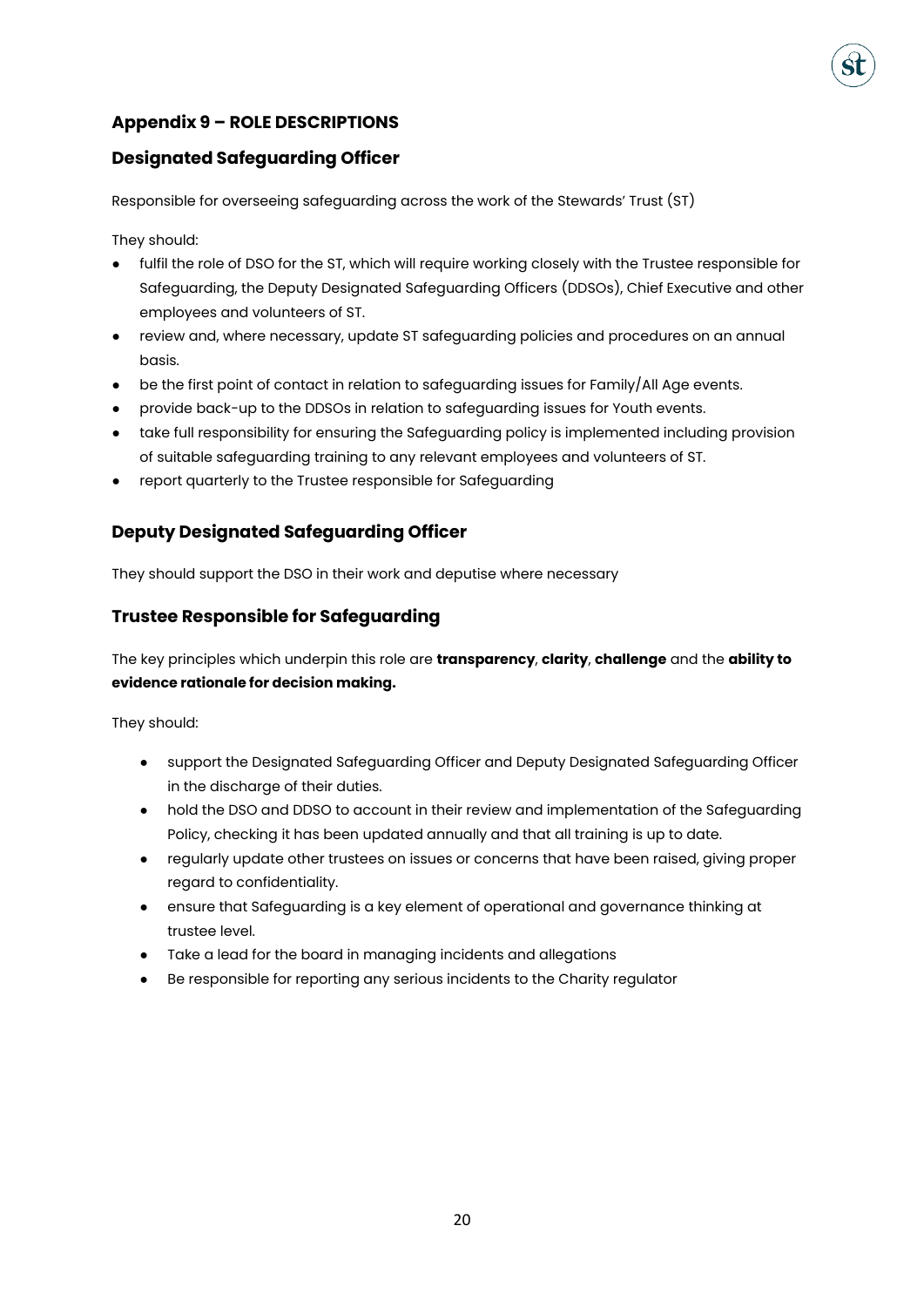# **Appendix 9a – ROLE DESCRIPTIONS – Designated Safeguarding Host**

### **SAFEGUARDING ON ALL RESIDENTIAL EVENTS**

### **The role of the Designated Safeguarding Host (DSH)**

Thank you! This is a really important responsibility and we are so grateful that you are taking it on. Please ask for further clarification if helpful. We are here to support you.

As part of our commitment to Safeguarding, EVERY residential Stewards' Trust event must have identified someone as a DSH. The main responsibilities of this role are

- → being an identifiable point of contact for any Safeguarding queries
- → ensuring we are adhering to our policy and that the reality on the ground reflects our intentions

This document should help to clarify what our safeguarding responsibilities are at a residential event and how we fulfil them in practice. It will outline who does what and where responsibility lies at each stage of the process.

### **In Advance**

Chief hosts and the appointed DSH (if that is someone else) should read our Safeguarding Policy, available through our websit[e https://www.stewardstrust.org.uk/safeguarding-policy.](https://www.stewardstrust.org.uk/safeguarding-policy) This DSH should have had some safeguarding training. The 'Basic Awareness' and 'Foundations' on the Church of England Safeguarding Portal. A free account can be created to access this resource. If other similar level courses have been completed within the last 3 years, these will be considered as an alternative. Evidence is important so a certificate of completion should be sent to the DSO.

All leaders and helpers coming to serve with children and young people need to undergo our thorough checking procedures. This is also true of those identified as 'houseparents' who may have some oversight for teenagers sleeping apart from their parents. This is managed by the Safeguarding Administrator. Please forward names and contact details of leaders, helpers and any houseparents to her as soon as you have them. The Safeguarding Administrator will liaise with the DSH regarding which volunteers have completed their checks and flag up any who need extra encouragement. **It is the responsibility of the DSH to ensure that the leaders and helpers who arrive to help on the event are only those who have fully completed the checking process.**

Re FHPs there is an important responsibility to inform parents of the safeguarding arrangements particularly as they pertain to sleeping arrangements and babysitting. See appendix to this document for wording you can edit and distribute to parents before the event.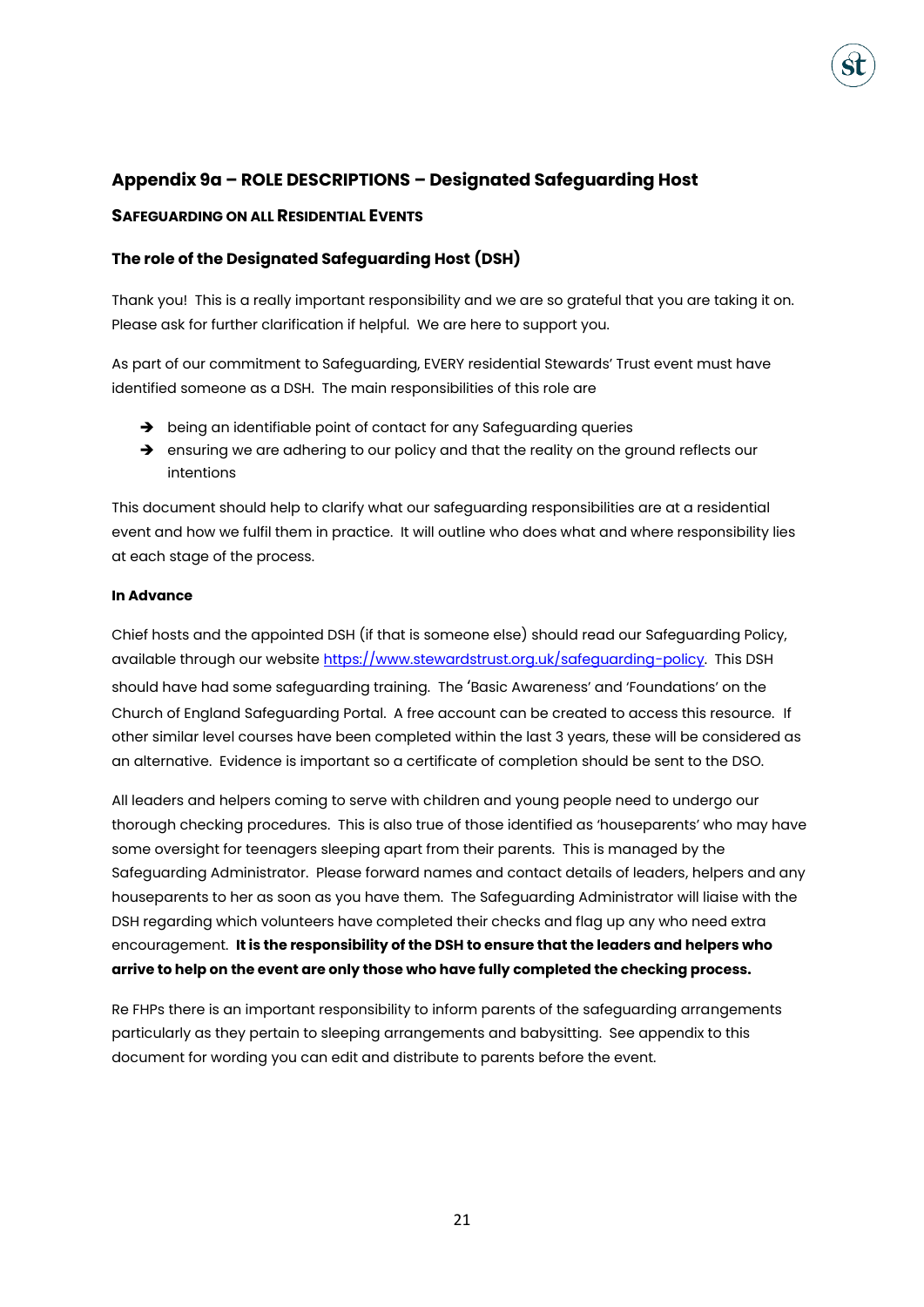### **This admin is managed centrally by the Safeguarding Administrator**

Volunteers will need to complete, provide or apply for …

- A *self-declaration form*
- Written *references*
- *An Enhanced DBS check* undertaken by the ST, unless the individual has subscribed to the update service. (DBS checks done through a different organisation are no longer transferable manually). This needs to be a full check, including the element which covers being on a residential event.

They will also need to

- watch our [safeguarding training video](https://www.youtube.com/watch?v=sw_HY_pcbVU) and complete thi[s mini questionnaire](https://docs.google.com/forms/d/1zlcwltbq3hV1LrcjypKxsFl8e3vw8d6YzAGKsOYgF_g/edit?ts=6227508a) (3) questions) about it
- read and be familiar with our 'Safe in your hands' leaflet **This admin is managed centrally by the Safeguarding Administrator**

### **Immediately Before the Event**

We have created some new and useful resources, a short film and a leaflet, to help prepare and train leaders and helpers. These will have been sent to all helpers as part of communication within the checking process. (see box above). The DSH should familiarise themselves with the content of the film as well as the 'Safe in your hands' leaflet and should ensure that copies are available on the event itself as a visual reminder of everyone's Safeguarding responsibility. Physical copies of the leaflet will be sent to the DSH.

The code of conduct (within the leaflet) outlines how we expect our volunteers to behave and it is important that leaders of each group go through this with their teams prior to the beginning of the event to discuss elements which are pertinent to the age group of children they are leading.

**On the Event** the responsibility of the DSH is to make themselves known to leaders and helpers and to be available to discuss any issues or queries regarding Safeguarding. This could be dealing with a disclosure of harm or risk of harm, or talking through behaviour of anyone causing a concern. For any and all concerns, the Designated Safeguarding Officer (DSO) or one of the Deputy Designated Safeguarding Officers (DDSO) will be available to discuss and advise via phone or email. We have access to experts through a 24-hour Safeguarding helpline so there is advice and wisdom at hand.

All queries or disclosures should be passed on to the DSO, along with written accounts of what was shared, who shared it and who was present. We have a responsibility to keep accurate documentary evidence of any safeguarding concerns which arise on our events. Please use our Accident/Incident/Disclosure form for this.

**After the Event** please ensure all incidents or disclosures have been fully written up and handed over to the DSO.

Thanks so much for taking this on – we are so grateful!

### **Useful contact details**

**Kate Ward** Safeguarding Administrator **kate@stewardstrust.org.uk**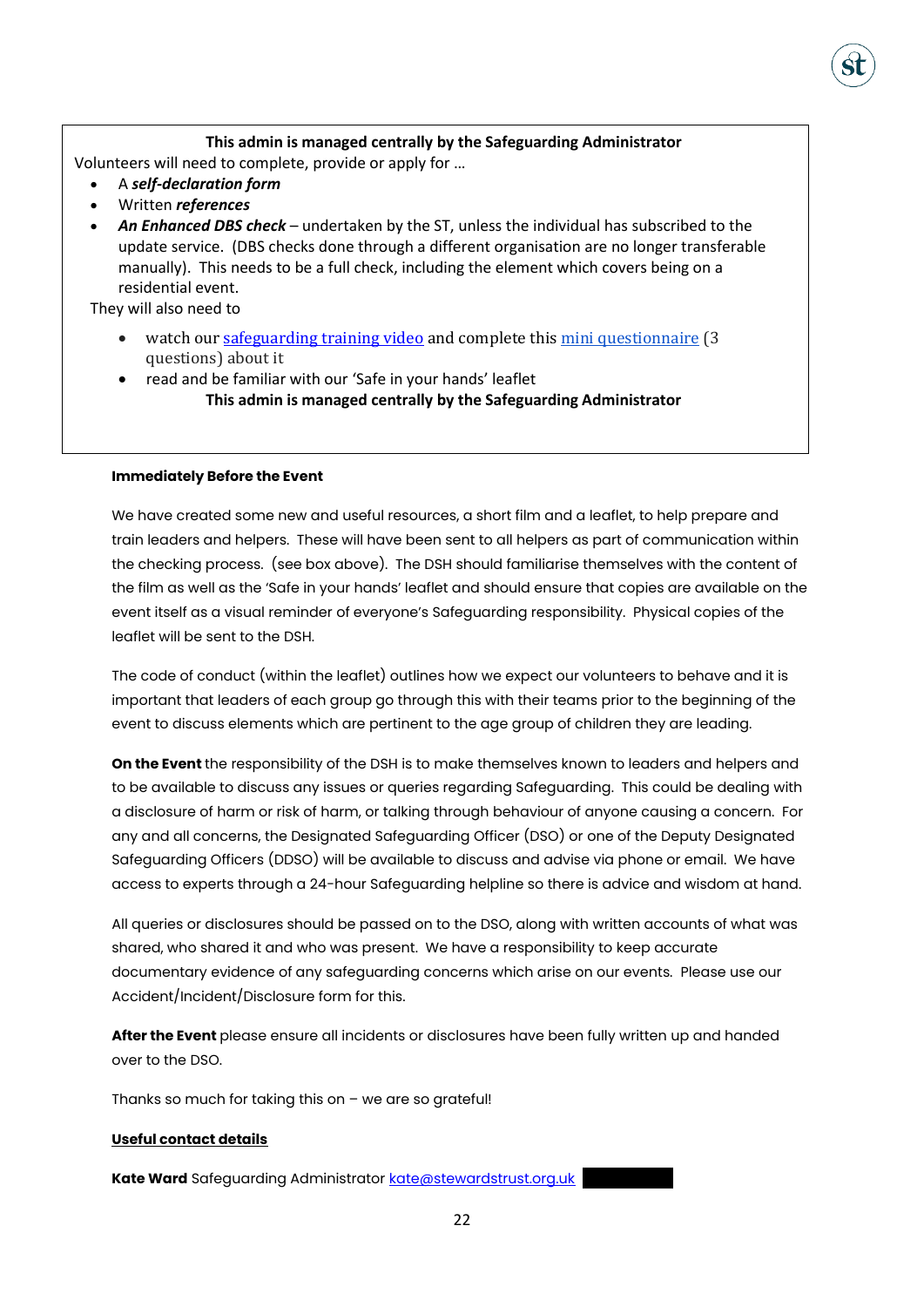Helen Paterson Designated Safeguarding Officer (DSO) helen@stewardstrust.org.uk

**Jess Hughes/Matt Chisem** Deputy Designated Safeguarding Officer (DDSO) [jess@stewardstrust.org.uk](mailto:jess@stewardstrust.org.uk) / [matt@stewardstrust.org.uk](mailto:matt@stewardstrust.org.uk)

**Thirtyone:eight** 0303 0031111 (ref. 1334)

Appendix i

### **Safeguarding at Family Houseparties for Parents**

(how we are keeping everyone safe)

At the Stewards' Trust we are committed to high standards in safeguarding and pastoral care and are keen to implement the best policy and practice to keep all safe during our events. In order to do this well, we want to communicate effectively and be clear about how things will work and the measures we have put in place.

The **Designated Safeguarding Host** for this event is \_\_\_\_\_\_\_\_\_\_\_\_\_\_\_(with photo). This person is the point of contact for any safeguarding related queries or concerns. They are trained and equipped to carry out the role.

### **Morning sessions**

Children and young people are looked after in their age groups during the morning session. All leaders and helpers have been invited to be on team and have an Enhanced DBS disclosure certificate and references. They will have had safeguarding training specific to their context prior to the start of the event.

**Babysitters** are provided in the evenings so you can enjoy some child-free space.

*Either* Babysitters are all trusted employees of *Framlingham College* with an up to date Enhanced DBS Disclosure

*Or* Babysitters are employed via the Agency \_\_\_\_\_\_\_\_\_\_\_\_ - safeguarding details via link …

*Or* Babysitters are the same volunteers who are looking after the children during the morning.

### **Sleeping arrangements**

Most children are allocated rooms close to their parents and remain the responsibility of their parents overnight. Houses are locked and accessible only via the keypad system.

Some older children may be allocated rooms with their peers which occasionally may be in a different house. In these cases, there will be houseparents identified who will assume shared responsibility for those children overnight. These houseparents will have been carefully selected, have had a DBS check and references taken. They will hold a list of emergency contact numbers for all children under their care.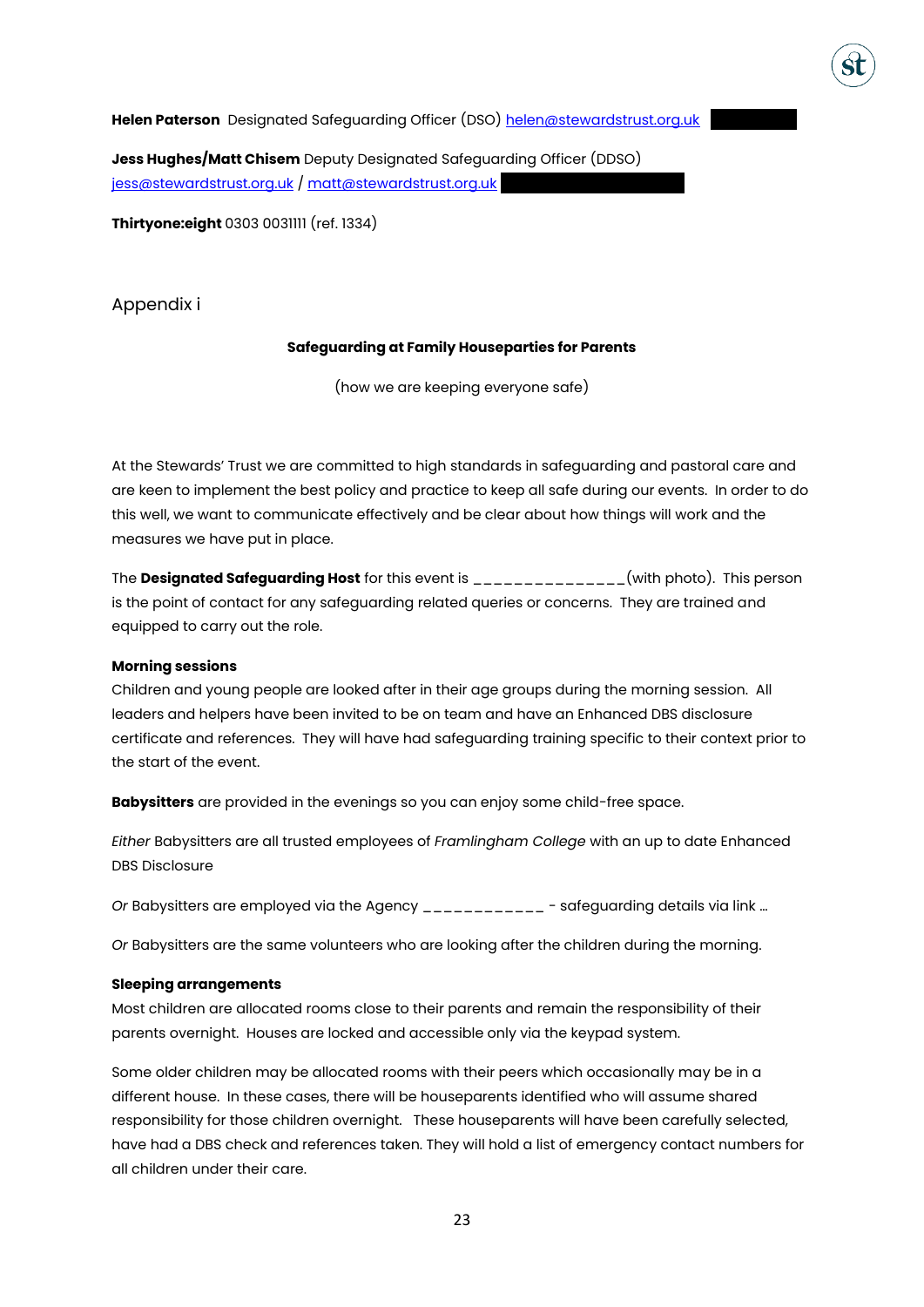

### **Parental Responsibility (especially re older children)**

In general, children remain the responsibility of their parents throughout the event. If children are not going to be at an organised youth activity for any reason (morning, afternoon or evening), parents should inform group leaders and/or house hosts. It is expected that they will attend unless communicated otherwise. If they are absent without a reason, parents will be called. If they choose to not participate in programmed activities, or there is no specific youth activity planned, parents take full responsibility for their whereabouts and welfare.

Any safeguarding concerns will be confidentially logged and passed on to our Designated Safeguarding Officer Helen Paterson. Please see our full Safeguarding Policy for more details.

### **Finally**

We are excited about the opportunities ahead and are doing everything we can to make this a fun, relaxed AND safe event for all ages. We think the clarity included here really helps with that – please get in touch if you have any concerns or queries.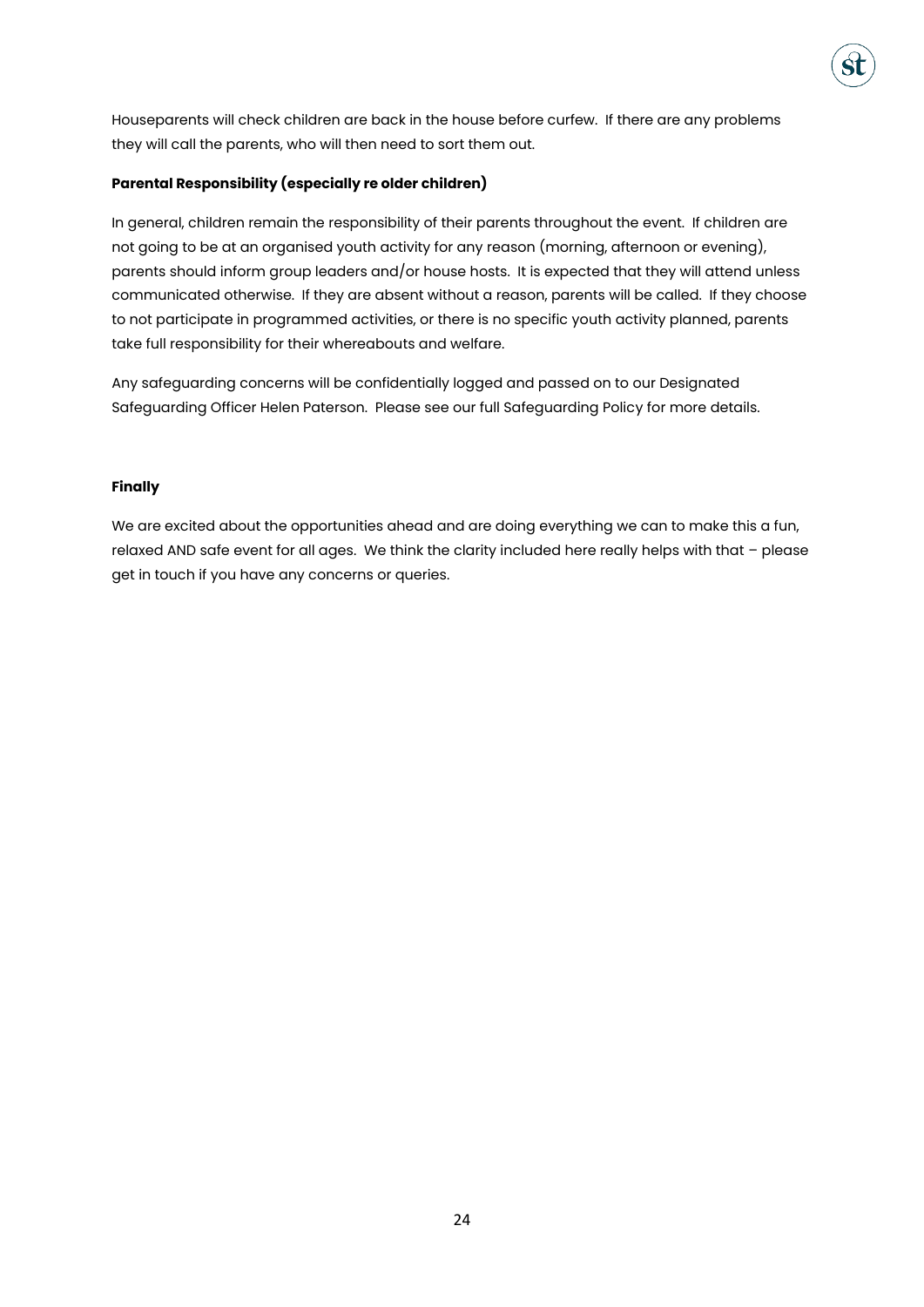### **Appendix 9b – ROLE DESCRIPTIONS – DSH checklist**

# **Designated Safeguarding Host**

# **What to do…**

# **In Advance**

△ Read the Stewards' Trust Safeguarding Policy available on our website

⌂ Complete suitable training and send certificate to the Designated Safeguarding Officer (DSO)

△ Send names and email addresses of children's & youth leaders and helpers (including houseparents as relevant) to the Safeguarding Administrator as soon as you can

⌂ Watch ST safeguarding film and read 'Safe in Your Hands'

### **Immediately Before the Event**

△ Acquire copies of 'Safe in Your Hands' from ST office to have at your event

**△ Ensure** group leaders have discussed the code of conduct with their team

### **On the Event**

△ Ensure leaders and helpers know who you are and be available to discuss any issues or queries

 $\triangle$  Pass on any disclosures or queries and discuss with DSO/Deputy

△ Ensure any disclosures or concerns are documented

#### **After the Event**

△ Ensure any incidents or disclosures have been fully handed over to the DSO/Deputy

# **stey**

#### **Key contacts**

Helen Paterson Designated Safeguarding Officer (DSO) [helen@stewardstrust.org.uk](mailto:helen@stewardstrust.org.uk) Matt Chisem/Jess Hughes Deputy DSO [matt@stewardstrust.org.uk;](mailto:matt@stewardstrust.org.uk) [jess@stewardstrust.org.uk](mailto:jess@stewardstrust.org.uk) Kate Ward Safeguarding Administrator [kate@stewardstrust.org.uk](mailto:kate@stewardstrust.org.uk) ST Safeguarding Helpline 0300 302 3191 Thirtyone:eight 0303 003 1111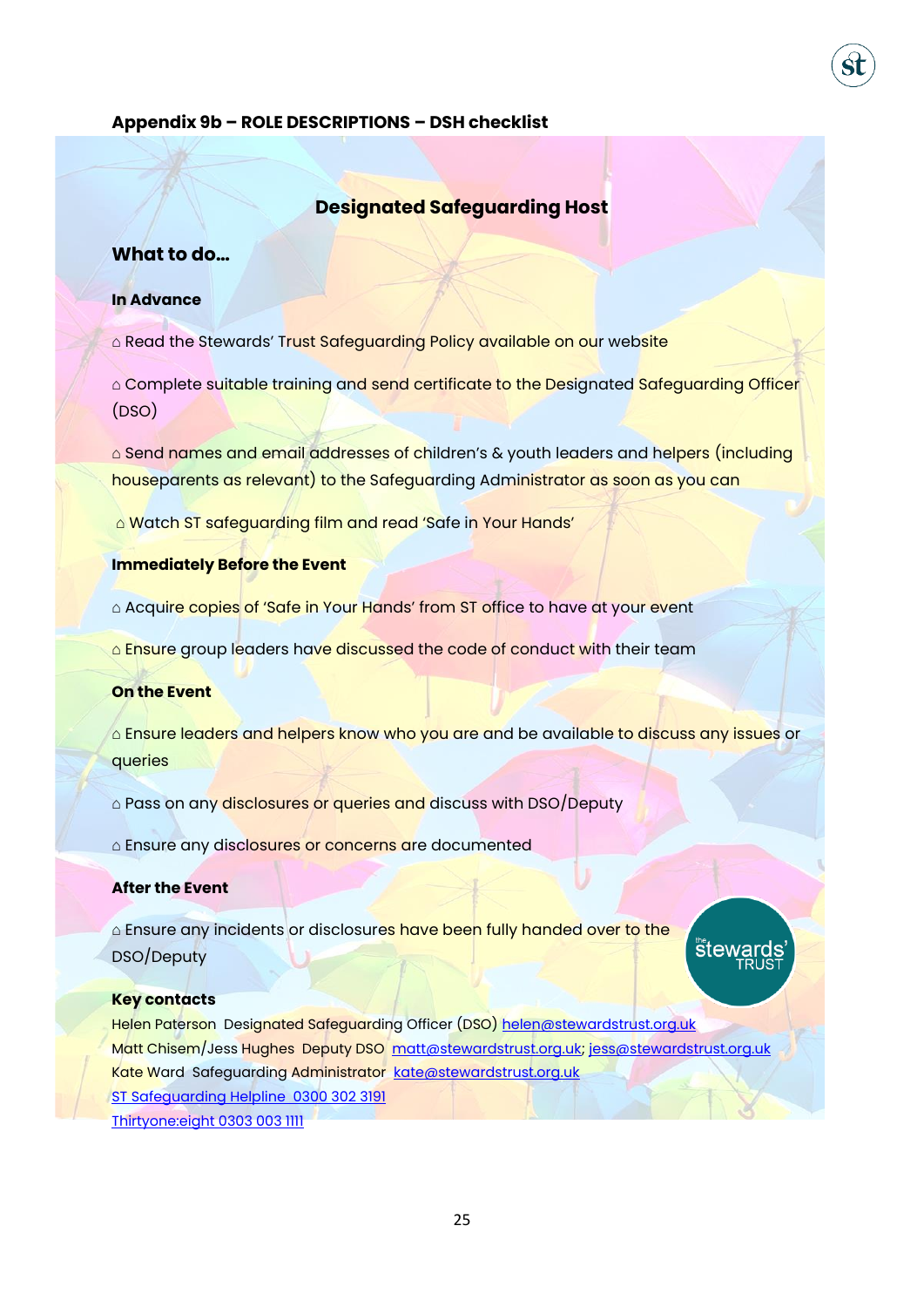# **Appendix 10 – Safeguarding Adults at risk – Guidance Note**

### **Background**

At the Stewards' Trust (ST), we believe it is the call of God to do all we can to protect and care for those who are weak and vulnerable.

'Speak out on behalf of the voiceless, and for the rights of all who are vulnerable. Proverbs 31v8

Our responsibilities for 'Safeguarding' extend beyond children and young people, to adults who are at risk of harm. This could include adults with care and support needs, those with obvious mental health concerns and those with identified special needs. This note is intended to provide guidance and reassurance for those leading events where adults who could be defined as 'at risk' could attend. It is noted that all adults are likely to experience vulnerability, and therefore be 'at risk' of harm, at some point in their life, whether that may be following bereavement, other challenging personal circumstances or for some other reason entirely. It is impossible therefore to provide for clear categorisation and an element of pastoral judgement will always be necessary.

At the ST we do not offer events which are aimed specifically at adults in difficult circumstances. Therefore, if such adults book on to events, their presence is incidental and we have a different level of responsibility than if we were actively seeking to serve such adults as a group. For example, we would not be allowed to request DBS checks of adult leaders since we do not offer direct care for adults 'at risk'. It is our policy that any adult already identified as 'at risk' must be accompanied on any residential event by a carer. Experience however would indicate that it is not always possible to ensure that this happens given the difficulty of identifying risk through the application and registration process.

### **Guidance**

- 1. **FOR ADULT HOUSEPARTIES The Chief Host on any event should take responsibility for Safeguarding**. This can be seen as an extension of the responsibility to lead any event safely – taking account of risks inherent in any organised activity and acting appropriately; being pastorally vigilant and addressing any issues which pertain to the event. In identifying this role there is a clear access point for any who have concerns about the vulnerability of certain adults and a pathway for communication regarding any action that should be taken.
- 2. **FOR FAMILY HOUSEPARTIES The Designated Safeguarding Host** should be aware of any issues arising and take any action required in consultation with the Chief Hosts.
- 3. **Issues which could arise** include the discovery of abuse taking place on the event, or the disclosure of abuse or harm which has occurred elsewhere, most probably at home and which may be ongoing. This could include observing that someone is unable to meet their own basic needs and that this is not being addressed. It warrants vigilance for signs or symptoms of abuse or mistreatment.
- 4. **All the principles of normal high quality pastoral care still apply**. It is important to listen carefully, take confidentiality seriously and lead prayerfully in addressing any concern. The views of all adults must be considered with respect and love. Where adults are deemed to have capacity to make their own decisions, we must accept this, although advice may still be sought.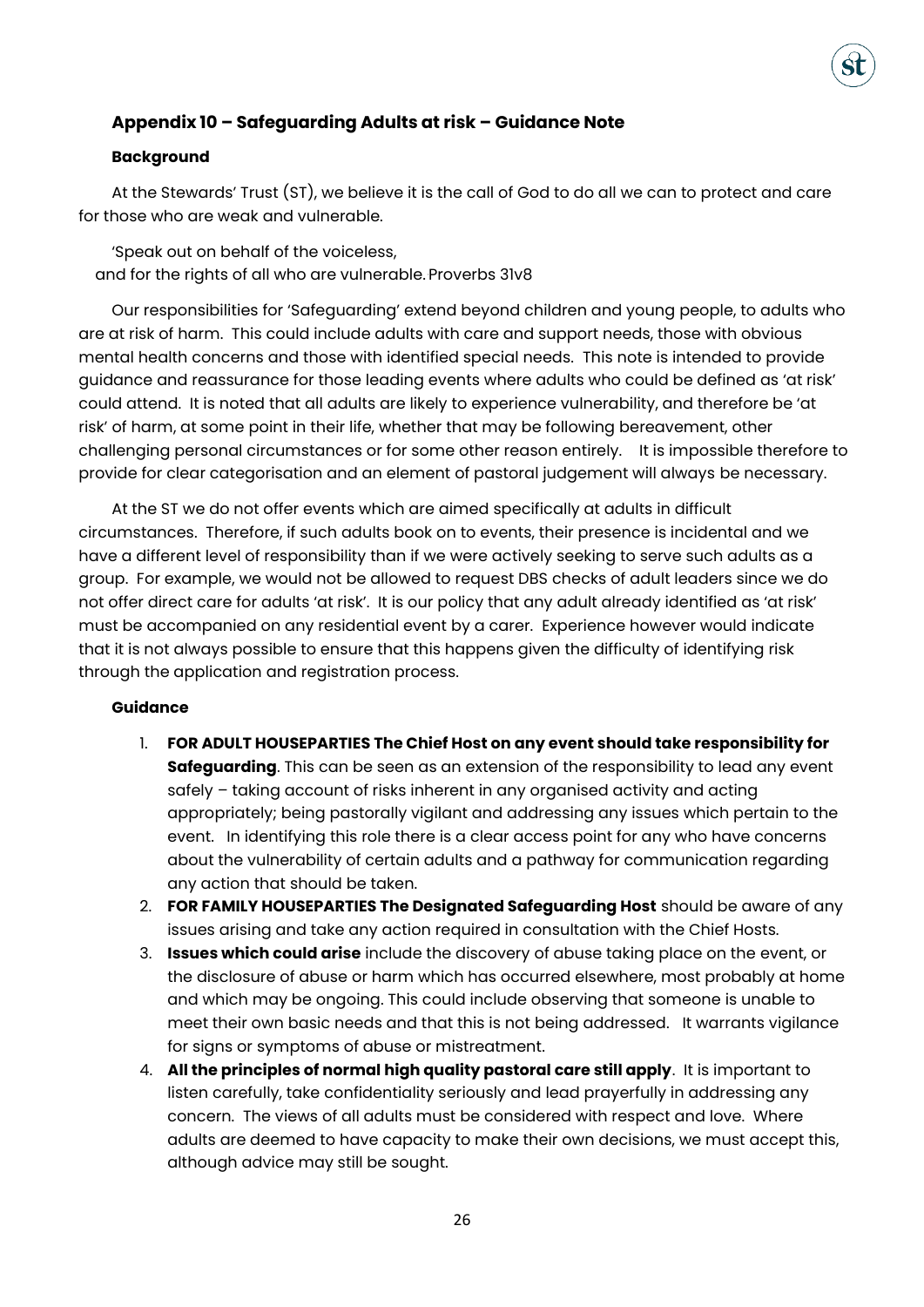5. **Many issues will be able to be resolved** with discussion, and/or encouragement to involve a family member or trusted friend to provide support after the event**. Serious concerns or any allegations of abuse will be referred** to Adult Social Services.

The ST Designated Safeguarding Officer (DSO) or his/her deputy(/ies) will be available to discuss any issues as they arise and to provide support and advice. If there is an urgent need for guidance and no DSO is available, the concerns can be referred to thirtyone:eight (formerly CCPAS) where a 24 hour advice line exists to assist with any safeguarding queries.

Simple, online training is available free of charge should hosts wish to enrich their understanding of this area and feel more equipped. Please get in touch with the DSO to arrange this.

Finally, thank you for all you do to make our events places of safety, refuge and care. We are here to support and facilitate you in whatever ways we can.

**Designated Safeguarding Officer** : Helen Paterson **1881**; helen@stewardstrust.org.uk

**Deputy Designated Safeguarding Officer** : Jess Hughes **1771156605771156605771666057** iess@stewardstrust.org.uk; [matt@stewardstrust.org.uk](mailto:matt@stewardstrust.org.uk)

**ThirtyOne:Eight** 0303 003 1111 (ref 1334)

# **Appendix 11 – Safeguarding Resources**

# **[Training video](https://www.youtube.com/watch?v=sw_HY_pcbVU)**

[https://www.youtube.com/watch?v=sw\\_HY\\_pcbVU](https://www.youtube.com/watch?v=sw_HY_pcbVU)

# **[Safe in Your Hands leaflet](https://www.stewardstrust.org.uk/sites/default/files/2020-12/safe%2520in%2520your%2520hands.pdf)**

[https://www.stewardstrust.org.uk/sites/default/files/2020-](https://www.stewardstrust.org.uk/sites/default/files/2020-12/safe%2520in%2520your%2520hands.pdf) [12/safe%2520in%2520your%2520hands.pdf](https://www.stewardstrust.org.uk/sites/default/files/2020-12/safe%2520in%2520your%2520hands.pdf)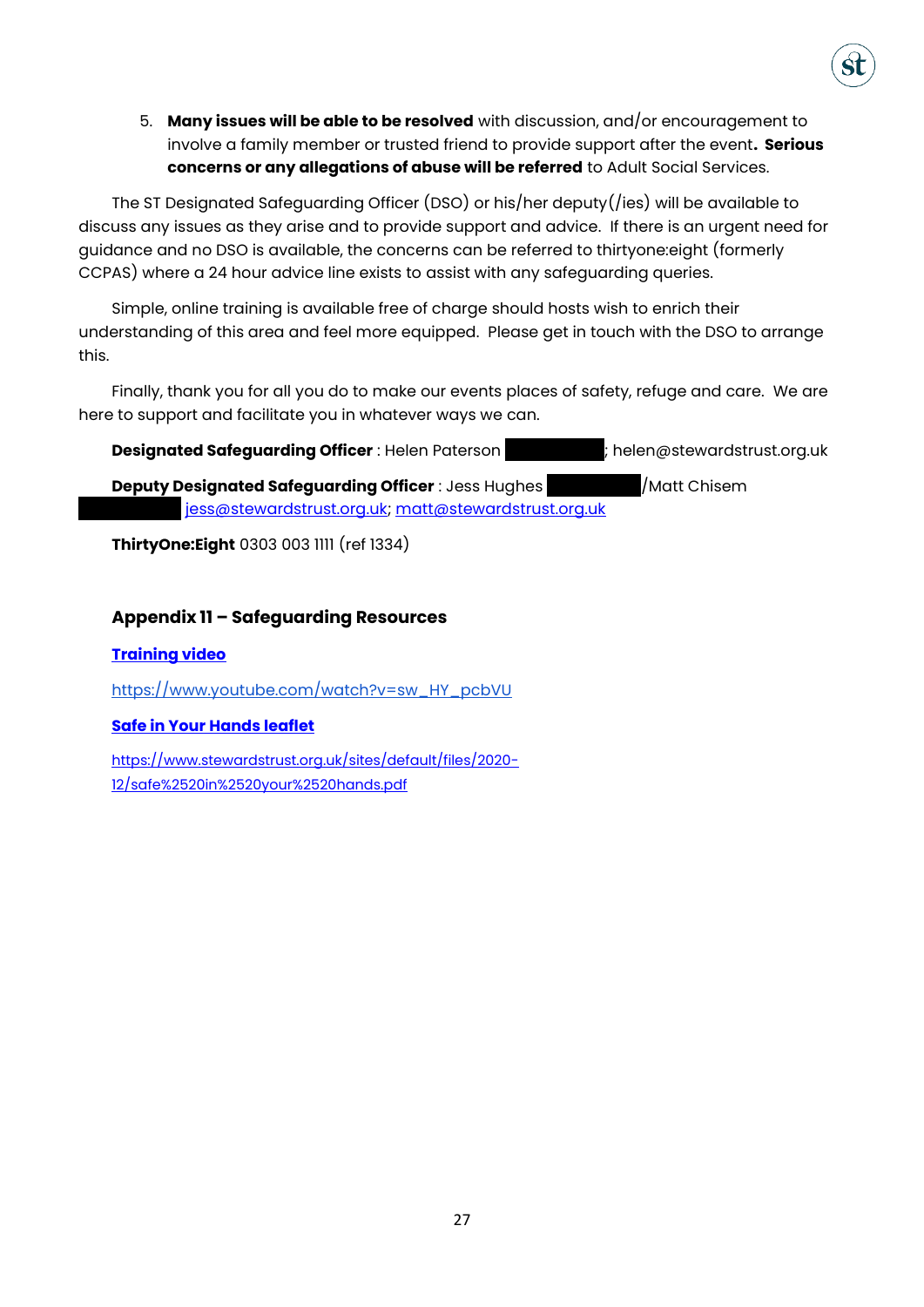

# **Appendix 12 – Online Safety Policy (NEW)**

### **Online Safety Policy**

This policy applies to employees of the Stewards' Trust and volunteers working with us. This should be read alongside our Social Media policy, Acceptable Use policy, Mentoring guidelines and within the context of our Safeguarding Policy. It should be interpreted within its vision and aims.

### **Definition of 'online safety'**

Online safety is the collective term for safeguarding involving the use of electronic devices and applications to communicate and access the internet. This includes email, social media, video calling and video conferencing. The policy should reflect and guide all communications between the Stewards' Trust workers/volunteers and children (those under 18 years of age)

### **Key Principles**

**Clarity** – The sharing of procedural details and expectations with children, parents and line managers facilitates straightforward understanding and good communication

**Transparency** – If there are any concerns, errors or misunderstandings, (e.g. accidentally sending a direct message) these should be shared in the appropriate way to contribute towards a culture of openness.

**Accountability** – A clear structure for reporting concerns with appropriate monitoring and oversight. Workers and volunteers should know who they should speak to

**Trust** – ST workers and volunteers are carefully selected and screened. They are valued and trusted.

# John 3v21<sup>21</sup> But whoever lives by the truth comes into the light, so that it may be seen plainly that **what they have done has been done in the sight of God.**

### **Guidelines**

**• Parental Permission** must be granted prior to engaging in online interaction with children. This should ensure clear understanding of the nature of the intended interaction – e.g. 1-1 mentoring/group bible study

**• Channels of communication** are important with parents should there be concerns or safeguarding issues. Ensure these are valued, open and that correct data is held.

**• Personal data** should be held and handled according to our Privacy Policy. Employees gathering new data should ensure it is appropriately added to our database. Phone numbers and email addresses of under 18s must be carefully looked after with explicit parental permission to hold it and use it. It must only be used for the purpose for which it was granted.

**• Good practice guidelines** will be sent to parents prior to any online interaction.

**• Communication** should be clear and explicit and use an appropriate tone – friendly but not overfamiliar. Be aware of the possibility of misinterpretation, particularly of behaviour which could be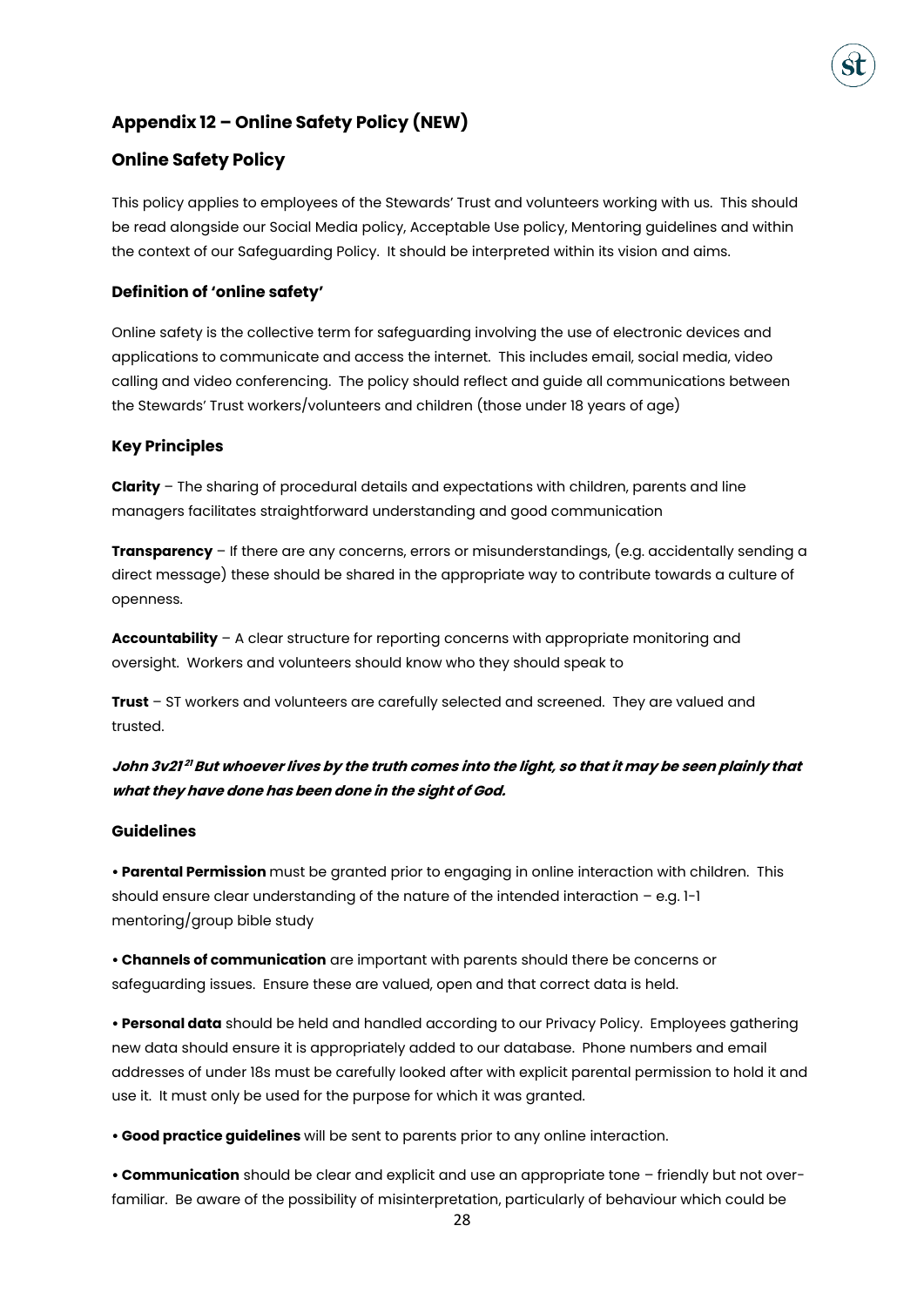

construed as grooming. All communication with children should have a clear reason connected to the work of the Stewards' Trust.

**• Age appropriate apps** should be used for any interaction. E.g. don't presume on use of or access to Instagram for children under 13 and be aware that parents will have their own rules around their children's access to social media.

**• Branding** is important - The Stewards' Trust domain name and logo should appear on online communication where possible – definitely on emails. Not required when using video conferencing for 1-1 calls.

**• Online video communication** should ideally take place within normal working hours and definitely not before 9am or after 9pm. Leaders should ensure they know how to mute participants and disable the 'chat' feature for practical reasons as well as to block inappropriate content.

Where possible, a parent or guardian should be seen at the start of a call.

**• A record** should be kept of all online meetings, both of group meetings with young people as well as 1-1 mentoring calls including date, time, duration of call and names of those who took part. This is stored on the central diary. Any issues or concerns should be recorded and stored separately. Safeguarding concerns will be stored confidentially by the Designated Safeguarding Officer.

**• Ratios** of leaders to children should be complied with in an online environment. E.g. If breakout groups are used on a zoom call there should be a minimum of two workers/volunteers over the age of 18 with each small group. This does not apply to 1-1 mentoring relationships.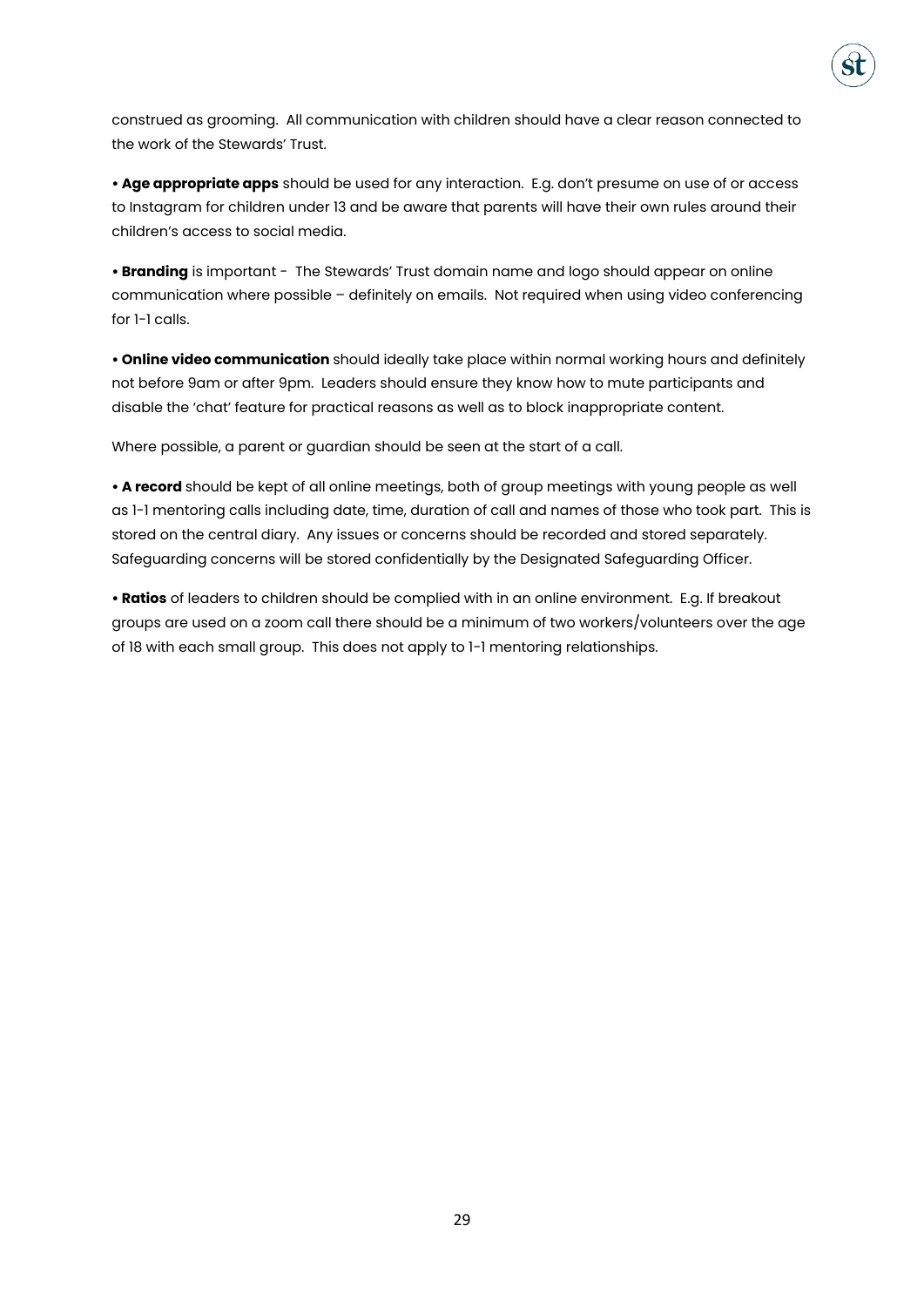# **Appendix 12a – for sharing with parents via email etc.**

### **Parental Permission for online interaction**

Keeping everyone safe is a top priority for us at the Stewards' Trust and we have robust policy and guidelines in place to ensure all online interaction with children and young people carried out in the name of the Stewards' Trust falls within the highest standards of Safeguarding Practice. All youth workers involved in online communication with young people, whether employed or volunteering, have completed our checking procedure as per our Safeguarding Policy

We value the relationship with you as parents/carers and want to ensure we have clear communication channels to support the relationships between our Youth workers and your children/young people.

Please fill in the details below and return to give the necessary permissions

| Name of parent/carer |  |
|----------------------|--|
| <b>Phone number</b>  |  |
| <b>Email address</b> |  |
| <b>Child's name</b>  |  |
| <b>Phone number</b>  |  |
| <b>Email address</b> |  |

I give permission for my child to engage in \*\*\*\*\*\*\* event/regular online bible studies with the Stewards' Trust.

I give permission for the details above to be held on the ST database

### **Practical guidelines**

If your children/young people are engaging with video calling or conferencing, please can you ensure that

- a) They are properly dressed before they access any video conferencing app
- b) Video conferencing takes place in a suitable environment ideally in a communal area where you are not far away. Definitely not in a bathroom, ideally not in a bedroom, but certainly with appropriate thought to what else is captured in the video-shot
- c) You are aware of the timing and nature of the sessions and check-in from time to time re what is happening. The way you choose to do this will vary depending on the age of your child. If possible, please make yourself visible at the start of any call.
- d) You take time to follow up with your children/young people after any interaction.

Disclaimer – Please be aware that we are unable to regulate adverts online which may precede or accompany recommended content

If you have any concerns or comments at any time, please get in touch, either with the mentor/leader, with Jess Hughes as Head of Events [\(jess@stewardstrust.org.uk\)](mailto:jess@stewardstrust.org.uk) or with Helen Paterson as the Stewards' Trust Designated Safeguarding Officer ([helen@stewardstrust.org.uk\)](mailto:helen@stewardstrust.org.uk)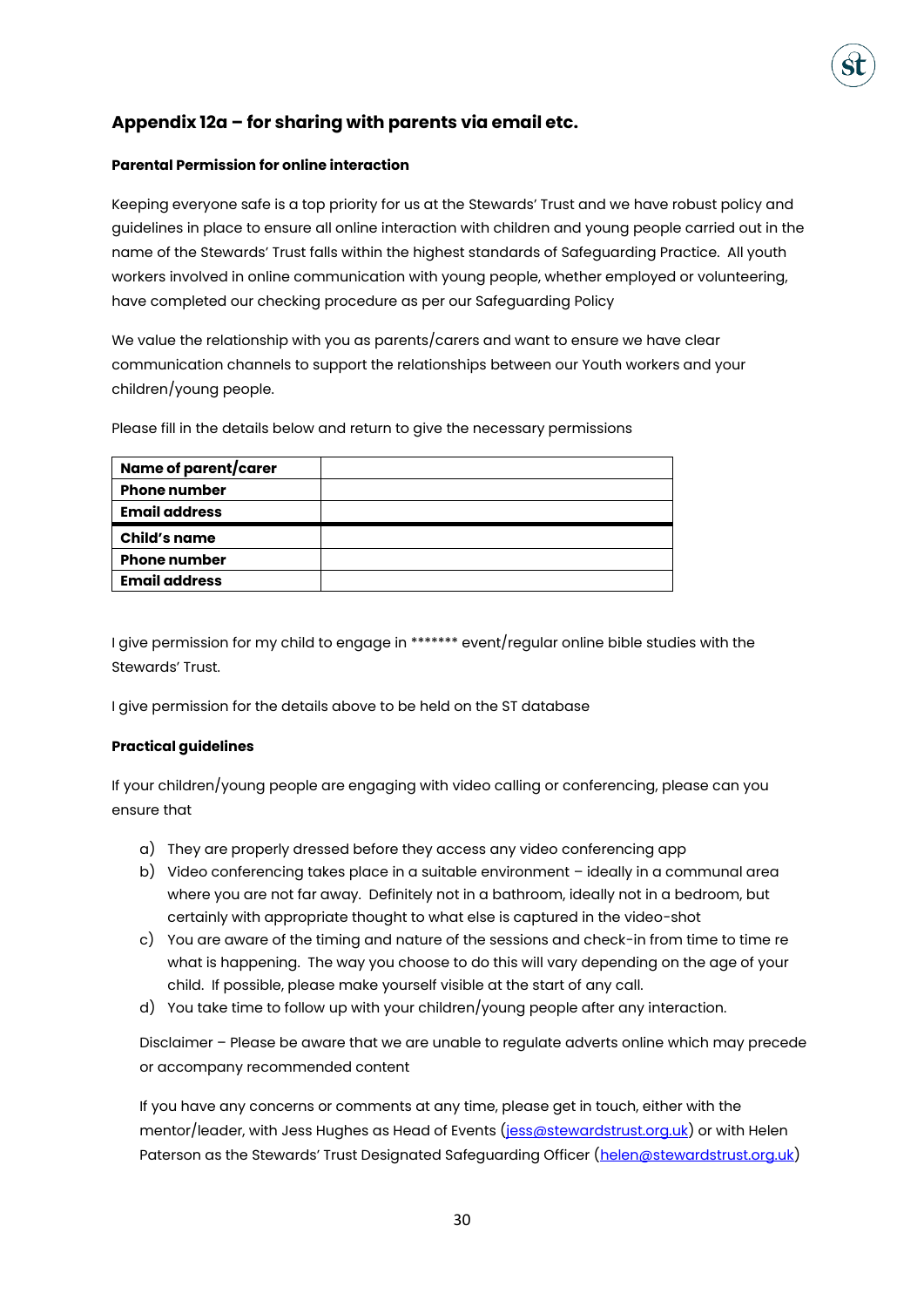

If you would like to see the policy and guidelines which oversee this interaction, please get in touch and we will be happy to share it.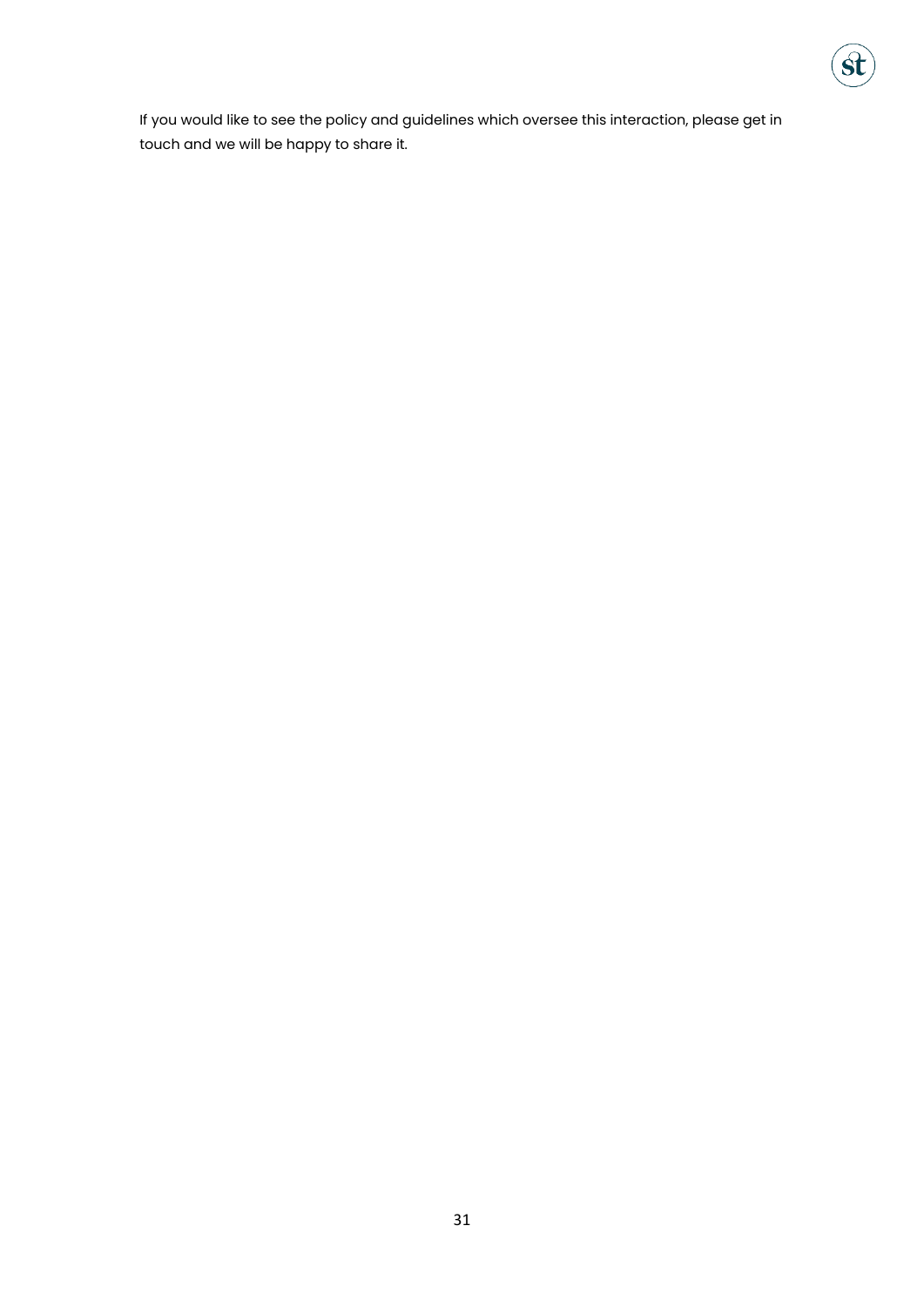# **Appendix 12b (webform with info held on database)**

### **Permission for mentoring**

Our Stewards Trust youth workers are available for 121 mentoring sessions. This could be a weekly, monthly or termly face to face or virtual meeting, lasting for about an hour. In the mentoring session our youth worker's aim is to support, encourage and disciple the young person in their faith. They may go through a book of the Bible together, answer questions or talk about a specific issue, while also having time for some fun! The time can be led by what the young person needs. Mentoring is an amazing opportunity for a teenager to have a young adult invest in their life, encourage and pray for them.

Do you give permission for your child to be mentored by a Stewards' Trust youth worker? Yes/No

Do you give permission for the Stewards' Trust to hold and use your child's contact information in this way? Yes/No Child's name Child's mobile number Child's email address Date today

**Safeguarding Statement** – We are committed to the highest possible standards of safeguarding for all young people and children we encounter. Our youth workers are trained and supported in this area. If there are any issues arising from mentoring that indicate the possibility or risk of harm to a young person, these will be dealt with sensitively and in line with our [Safeguarding Policy.](https://www.stewardstrust.org.uk/sites/stewardstrust.org.uk/files/Safeguarding%20policy%20May%202018_0.pdf) We are committed to working with parents and families.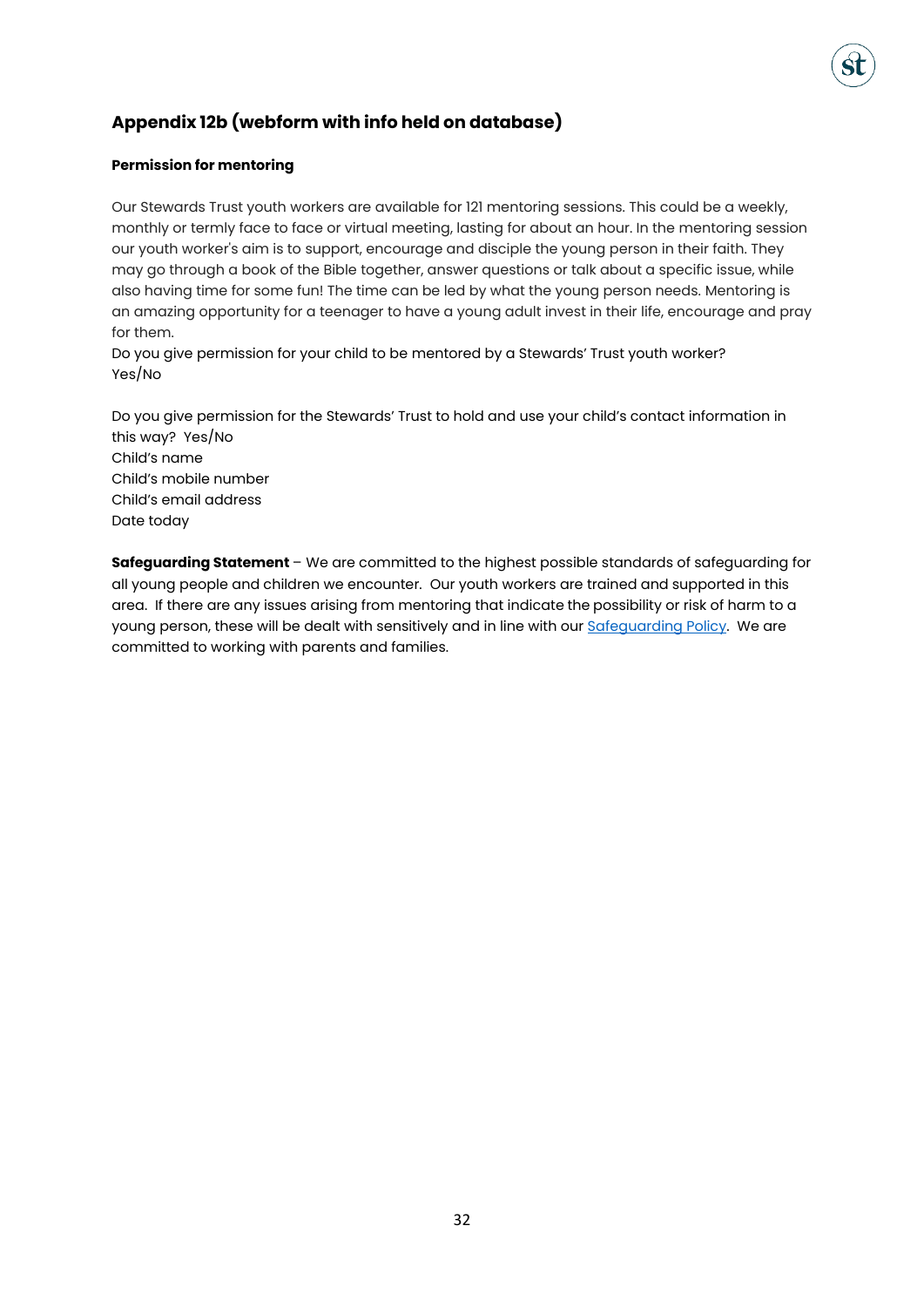# **Appendix 13**

# **Mentoring Guidelines**

Detailed description of how to conduct a mentoring relationship is given elsewhere in the Youth Team training manual. This statement is purely to do with the Safeguarding aspects of the role, whether done in person or virtually via phone or video conferencing. It should be read in conjunction with our **Safeguarding** and **Online Safety Policies**.

It refers to specific 1-1 mentoring communication between youth workers and young people under the age of 18. The frequency of these meetings can vary. The focus is discipleship.

**Boundaries -** This relationship is qualitatively different from a friendship. Care should be taken to ensure appropriate boundaries are in place e.g. meeting has a defined length and mentee knows that confidentiality can't be guaranteed if someone's safety is at risk. If counselling is needed, it should be sought through the family via an approved service – mentoring is not counselling.

**Parental permission** must be sought prior to mentoring and written permission should be granted and then stored safely throughout the duration of the mentoring relationship. Parents should have a clear understanding of the nature of the relationship their child is undertaking, how frequently meetings will be, the kinds of things which might be discussed and who they should contact if they have any feedback or concerns.

**1-2-1 mentoring sessions** should be planned and easily identifiable in the shared google diary to ensure clarity and transparency.

Meetings normally will take place in a **public setting**, e.g. a café. If they take place at the young person's house, then they should be in a communal part of the house, and definitely not in a bedroom. They will normally take place within working hours and definitely not after 9pm.

Where **video calling** is used, (e.g. zoom) all principles and guidelines still apply. Practical guidelines should be provided to parents, especially of younger children, to support this medium. (e.g. ensuring their children are dressed, the backdrop of a call is appropriate etc. ) Further details in Appendix to Online Safety Policy.

**Keeping a record** of the content of a mentoring session is sensible, to be able to pray for the young person and follow up on the next occasion. If there are any safeguarding concerns, these must be passed on to the Designated Safeguarding Officer swiftly. It is always better to share and discuss concerns, even if no action needs to be taken. Safeguarding concerns will be logged separately and held in a confidential, password protected folder on the Google Drive. This will outline the concern, date logged and details of any action taken.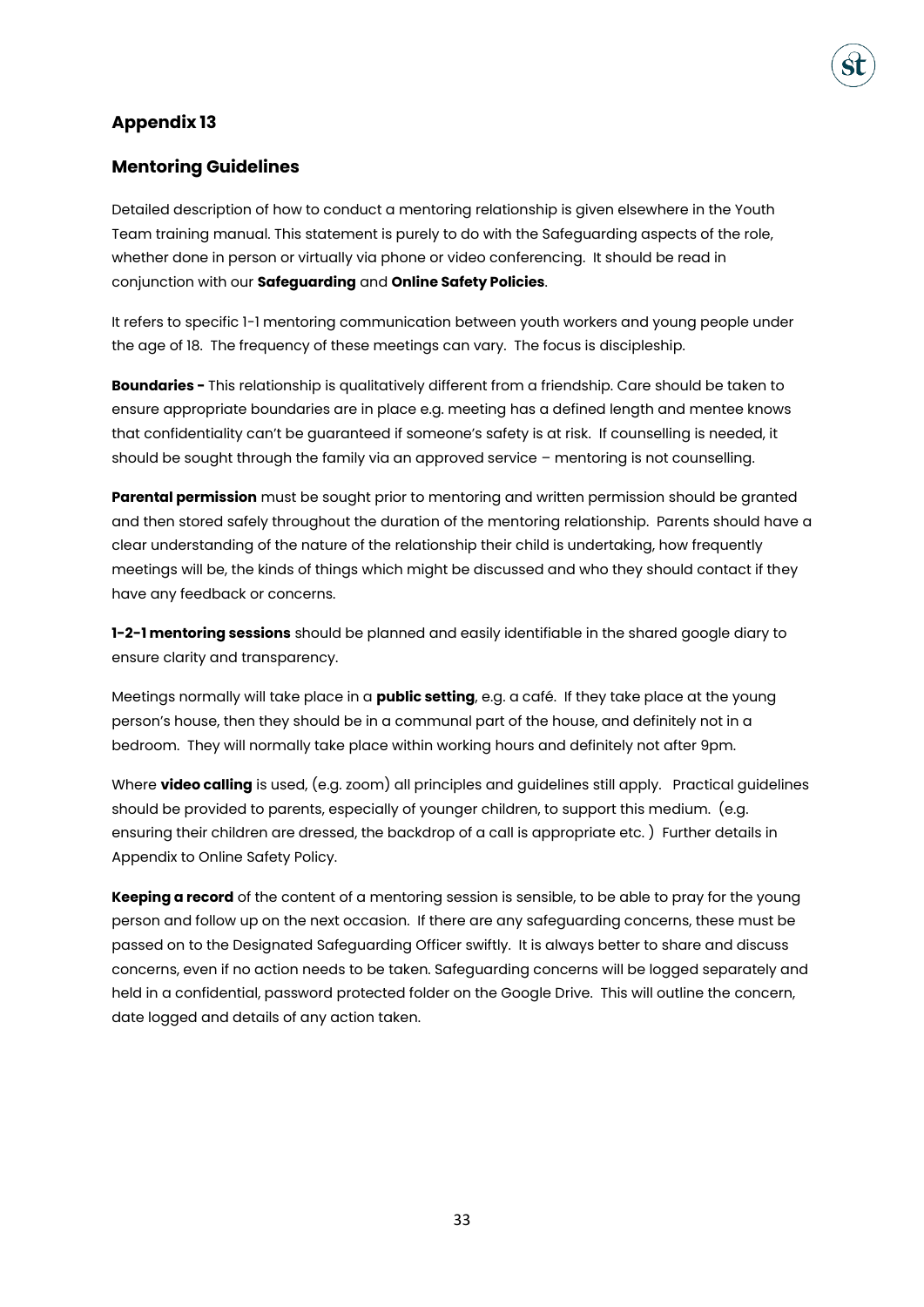# **Appendix 14**

### **Safer Recruitment Policy - September 2020**

At the Stewards' Trust, we are committed to implementing best practice in the appointment both of paid and voluntary staff. The people who work with us to lead events, mentor young people and embed our vision and mission are without doubt our biggest asset, but also our biggest risk. Therefore, we aim to recruit the highest calibre of individuals (employees and volunteers), with a system that is clear and thorough, and where the safety of young people, children and adults at risk is of paramount value at every stage.

A key foundation of this policy is that at least one person involved in any recruitment process will have done in depth Safer Recruitment Training. This person should be involved at every stage of the process, as described below.

Although the principles remain the same when recruiting employees and volunteers, proportionality will dictate that specific actions differ depending on the role that is being filled. In seeking to make this document a practical one, the different approaches are outlined here.

# **Before we advertise**

An advertisement for any role is our first opportunity to demonstrate our commitment to safeguarding to the outside world. References to our safeguarding and safer recruitment policies will contribute towards deterring unsuitable applicants.

| Employee                                                                                                                                                                                                                                                                                                                                                             | Volunteer                                                                                                                                                                                                                            |
|----------------------------------------------------------------------------------------------------------------------------------------------------------------------------------------------------------------------------------------------------------------------------------------------------------------------------------------------------------------------|--------------------------------------------------------------------------------------------------------------------------------------------------------------------------------------------------------------------------------------|
| Job descriptions outlining duties and<br>responsibilities and person specifications<br>(covering experience required) should be<br>clear and up to date.<br>A job advert should also clearly show<br>the recruitment timetable (closing<br>$\bullet$<br>date for applications and interview<br>date) where possible;<br>our commitment to safeguarding;<br>$\bullet$ | Role descriptions outlining duties and<br>responsibilities should be clear and up to<br>date.<br>It should be clear that all volunteers will be<br>required to complete a Disclosure check<br>prior to the commencement of the role. |
| and<br>that the successful applicant will<br>$\bullet$                                                                                                                                                                                                                                                                                                               |                                                                                                                                                                                                                                      |
| be required to complete a                                                                                                                                                                                                                                                                                                                                            |                                                                                                                                                                                                                                      |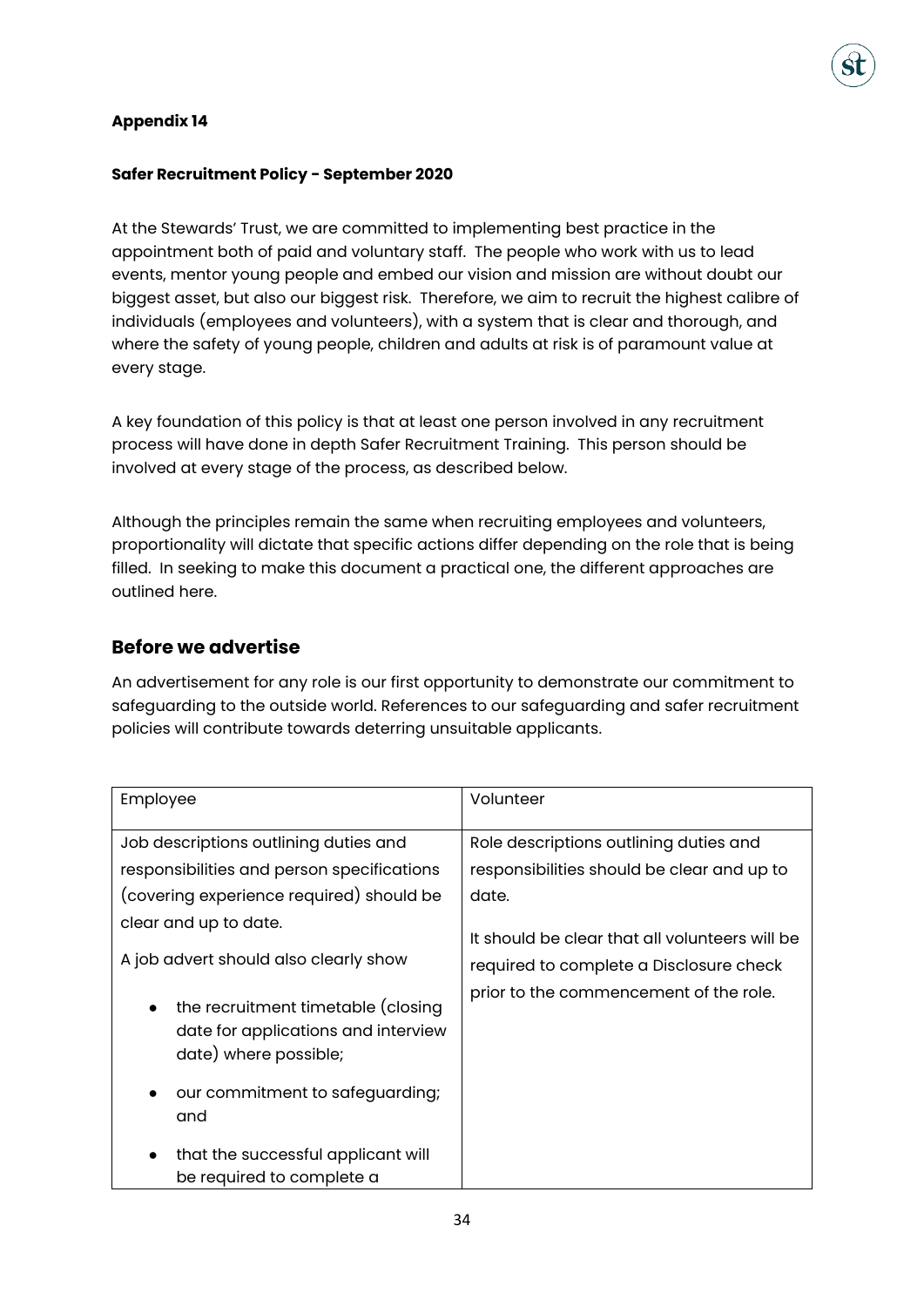| Disclosure check prior to the |  |
|-------------------------------|--|
| commencement of the role      |  |

# **Before we interview**

For voluntary roles, we don't have a formal interview process. The vast majority of our volunteers have been connected with the Stewards' Trust for some time and/or come through personal recommendation, though we do not regard this in itself as being sufficient in terms of safeguarding assurance.

The training day prior to Easter events provides an opportunity for face to face meeting for new volunteers with employed staff. In addition to the paperwork outlined below, an event leader will ensure they have spoken in some depth to the proposed volunteer prior to confirming them as coming on the event. They will talk about the volunteer's motivation for coming on the event, give some background on the Stewards' Trust and keep notes on this 'informal interview'

**Standard Application forms** are important to ensure that applicants can't hide information that might contribute negatively towards a recruitment decision.

| It should include                   | It will be called a 'Volunteer Form' and |
|-------------------------------------|------------------------------------------|
|                                     | should include                           |
| name, address and telephone         |                                          |
| number(s)                           | name, address and telephone              |
| qualifications and experience       | number(s)                                |
| employment history                  | contact details of named referees        |
| contact details of named referees   | details of current employer              |
|                                     | employment history or current            |
| information (based on the job       | institution if in education and under    |
| description and person              | 21                                       |
| specification) in support of the    |                                          |
| application for the role (this part |                                          |
| could also be contained in a        |                                          |
| covering letter)                    |                                          |
|                                     |                                          |
|                                     |                                          |
|                                     |                                          |
|                                     |                                          |

The application form should include **a declaration that all the information contained in it is true** and where it is possible to obtain a **criminal records disclosure** check, that the applicant **agrees to one being carried out** should the organisation wish to appoint them. The form should be signed and dated by the applicant.

35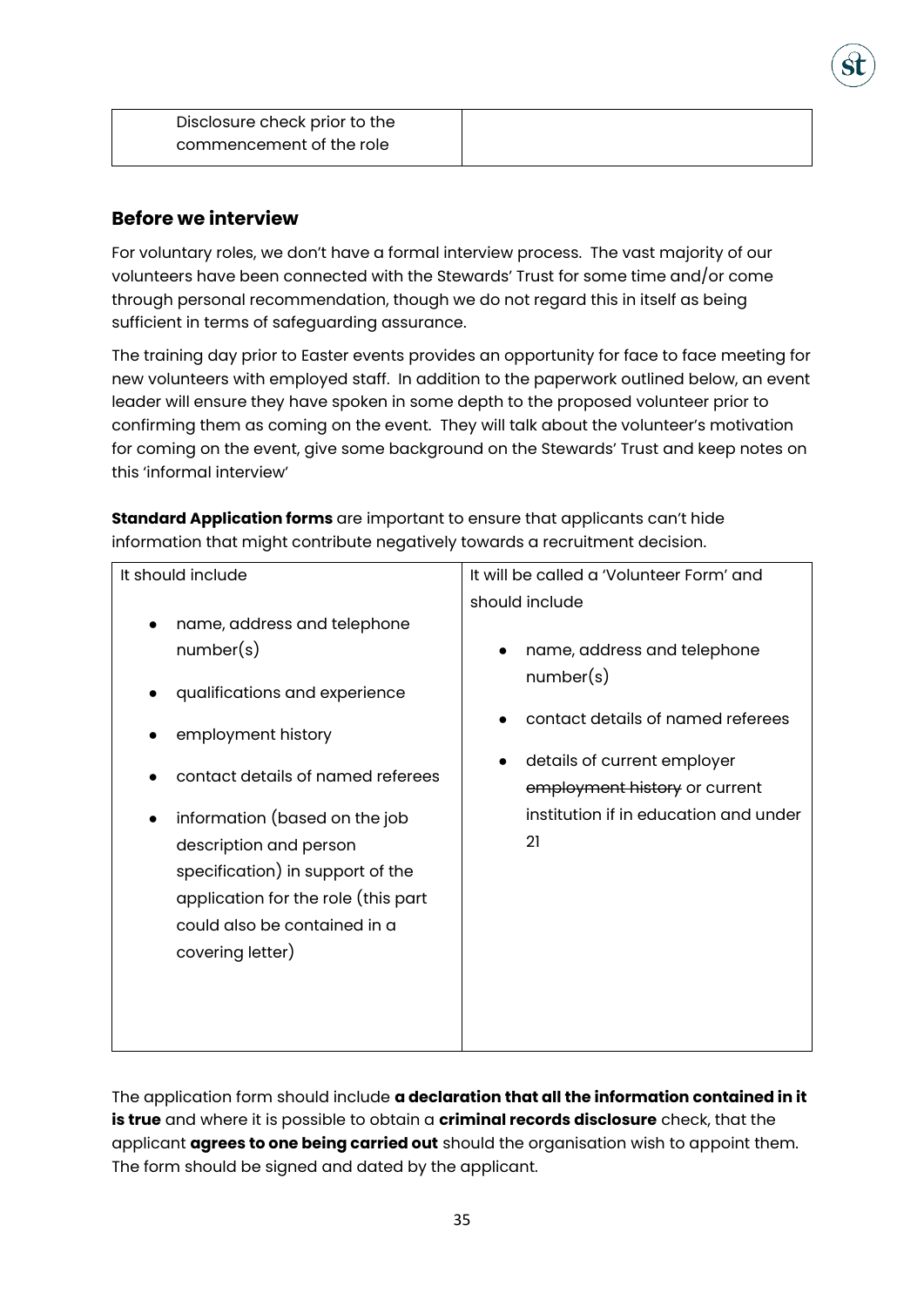

See: [Equality Act 2010 \(Guidance\)](https://www.gov.uk/government/uploads/system/uploads/attachment_data/file/570382/Equality_Act_2010-disability_definition.pdf) and [Equality Act, 2010\\_Additional Documents](https://www.gov.uk/government/publications/equality-act-guidance)

When sending out information to prospective applicants, the following should be included in a '**Candidate/Volunteer Information Pack'**:

| Covering letter/email providing the<br>$\bullet$<br>recruitment timetable<br>Job Description and Person<br>$\bullet$<br>Specification | Dates of the event<br>$\bullet$<br>Role description outlining<br>$\bullet$<br>responsibilities and expectations<br>Volunteer form<br>$\bullet$ |
|---------------------------------------------------------------------------------------------------------------------------------------|------------------------------------------------------------------------------------------------------------------------------------------------|
| Application/Information Form<br>$\bullet$<br>Commitment to Safeguarding<br>$\bullet$<br>Statement                                     | Commitment to Safeguarding<br>$\bullet$<br>Statement                                                                                           |

**A self-declaration form** allows a prospective employer/volunteer manager early understanding of any major blocks to appointment, enables discussion in more borderline situations and can also provide a measure of the honesty of an applicant (when compared with a subsequent DBS check) which will be an important factor.

All job/volunteer applicants should therefore complete a Self-Declaration Form detailing any and ALL cautions, reprimands, final warnings and convictions (except those specified within the DBS Filtering Rules). The form should also request applicants to supply other information that may not have led to a criminal record, but that may be relevant to the post for which they have applied (e.g. disciplinary action taken by a former employer relating to safeguarding or childcare concerns).

| The form should be signed and then         | Filling in this form will form part of the |
|--------------------------------------------|--------------------------------------------|
| returned in a separate, sealed envelope to | application process for volunteers         |
| the person in the organisation who         |                                            |
| processes Disclosure checks.               |                                            |
|                                            |                                            |
|                                            |                                            |

# **Confidentiality**

Issues of confidentiality must be sensitively managed throughout the recruitment process. If the applicant reveals information that suggests they are unsuitable to work with children, the appointment process should be halted at that point.

Information supplied with a self-declaration form cannot be used to make short-listing decisions as this is discriminatory and declared offences may not be relevant but may influence a panel.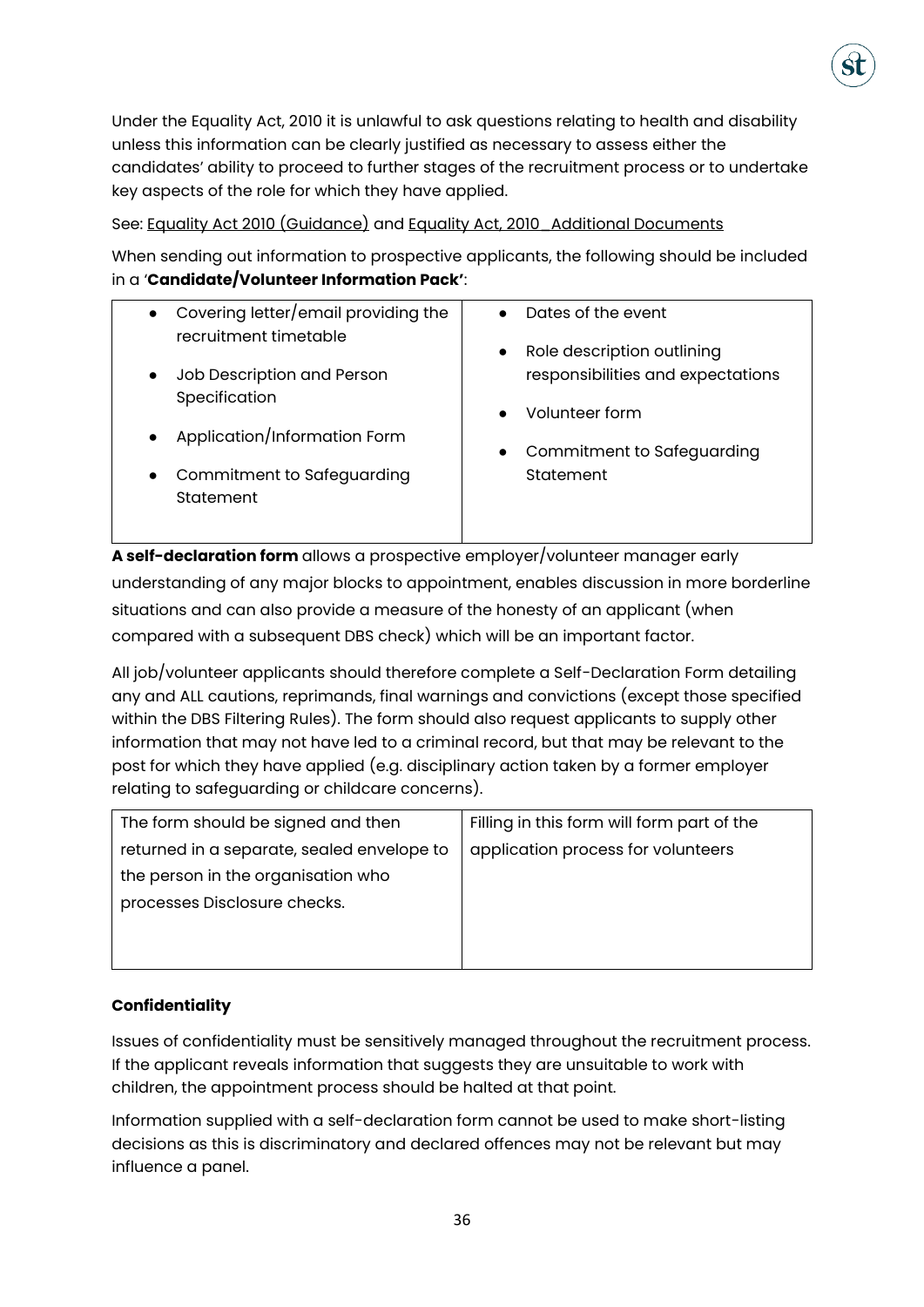The form can be read as soon as a decision to invite a candidate to interview has been reached. This allows the panel to identify questions that may need to be asked about the information supplied and to determine whether there are legal reasons why the process cannot continue or if an appointment cannot legally be made.

This policy should be read in conjunction with our policy on the employment of and Rehabilitation of offenders. Identifying those who could be a danger to children, young people and adults at risk is far from easy, so vigilance and good practice in this area is essential. The Safeguarding Administrator should always compare any information revealed by the check with that supplied by the applicant.

# **References**

Obtaining **references** is an essential part of gathering information about the applicant/volunteer.

At least two references should be obtained. It is good practice to inform those applying to work with you that you reserve the right to telephone referees and to make contact with any previous employer if necessary. Decisions on appointment should be made taking into account details given in the written reference. If you seek any clarification you may require a revised written reference.

Both references should come from someone who has known the applicant for more than two years. If this isn't the case (e.g. where an applicant has been employed for less than two years) then a third reference may be sought.

| Ideally at least one reference should be    | For voluntary roles, it may be more       |
|---------------------------------------------|-------------------------------------------|
| from the current employer or a previous     | appropriate for references to come from a |
| employer if they are not currently working. | church leader, or someone who has         |
| The other should be from a church leader    | supervised them in work with              |
| from a current place of worship.            | children/young people.                    |
|                                             |                                           |

See Appendix 1 for further details on reference requests.

Information given by the referee can then be compared with information provided by the applicant. References can be followed up with a telephone call in order to verify the identity of the referee and to provide an opportunity to clarify any queries.

Open references (such as those headed 'to whom it may concern') will not be accepted.

It is always important to reserve the right to make any further character enquiries you consider necessary. In such cases, the applicant should be consulted.

| Where a reference is sought from an      | Volunteer references are generally     |
|------------------------------------------|----------------------------------------|
| employer, this should be completed by a  | gathered through an automatic email    |
| manager or personnel officer rather than | process. Telephone numbers should be   |
| a colleague, and sent on headed paper or | requested to ensure an easy avenue for |
| from their organisation's email address. | follow up should it be required.       |
|                                          |                                        |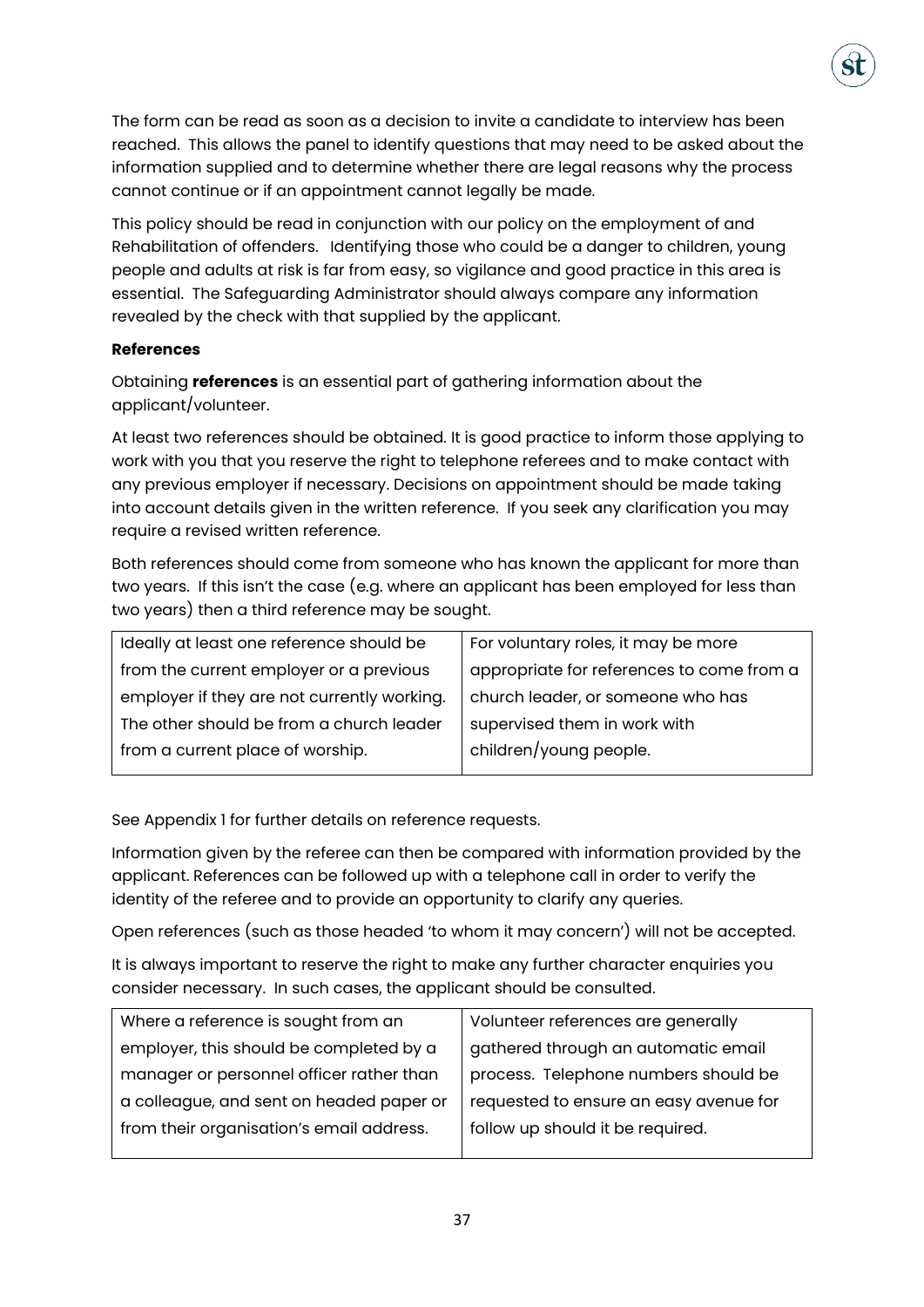

# **Before making a decision**

Formal interviewing will normally only take place for employees. Shortlisting is important.

| Undertake Face to Face interviewing                                                                                                                                                                                                                                                                                                                                        | <b>Informal interviewing</b>                                                                                                  |
|----------------------------------------------------------------------------------------------------------------------------------------------------------------------------------------------------------------------------------------------------------------------------------------------------------------------------------------------------------------------------|-------------------------------------------------------------------------------------------------------------------------------|
| Good interviewing will allow each                                                                                                                                                                                                                                                                                                                                          | The selection of volunteers is normally                                                                                       |
| candidate to show their strengths<br>Interviews will be undertaken for ALL<br>candidates that we wish to consider and                                                                                                                                                                                                                                                      | made through a network of<br>recommendations, with extra information<br>being sought as required.                             |
| will always be face-to-face. Video<br>conferencing can be used if necessary<br>although will be a second choice.                                                                                                                                                                                                                                                           | Informal interviewing of new volunteers,<br>who are not already known to the group                                            |
| The interview panel should comprise of at<br>least two individuals; ideally one male and<br>one female. One of the interviewers should<br>have experience and understanding of                                                                                                                                                                                             | leaders, will take place prior to an event.                                                                                   |
| working with children or adults and will<br>have had safeguarding and safer<br>recruitment training.                                                                                                                                                                                                                                                                       | It will include the question 'Why do you<br>want to volunteer on this event?' to ensure<br>an opportunity to explore motives. |
| In general, it is unlawful to ask questions at<br>interview relating to matters of health,<br>disability and age. Exception will be made<br>where there is clear justification to ask for<br>more details in order to assess the<br>candidate's ability to participate further in<br>certain selection processes or to perform<br>key functions of the role for which they | Notes will be taken and attached to a<br>volunteer's record on the database.                                                  |
| have applied.<br>Link: The Equality Act, 2010                                                                                                                                                                                                                                                                                                                              |                                                                                                                               |
| Safeguarding should be covered through<br>the process of the interview.                                                                                                                                                                                                                                                                                                    |                                                                                                                               |
| The organisation's policy on safeguarding,<br>abuse of trust and expectations in relation<br>to good practice should also be explained<br>to the applicant at the interview.                                                                                                                                                                                               |                                                                                                                               |
| Interviews should be conducted in a<br>manner that is appropriately formal,                                                                                                                                                                                                                                                                                                |                                                                                                                               |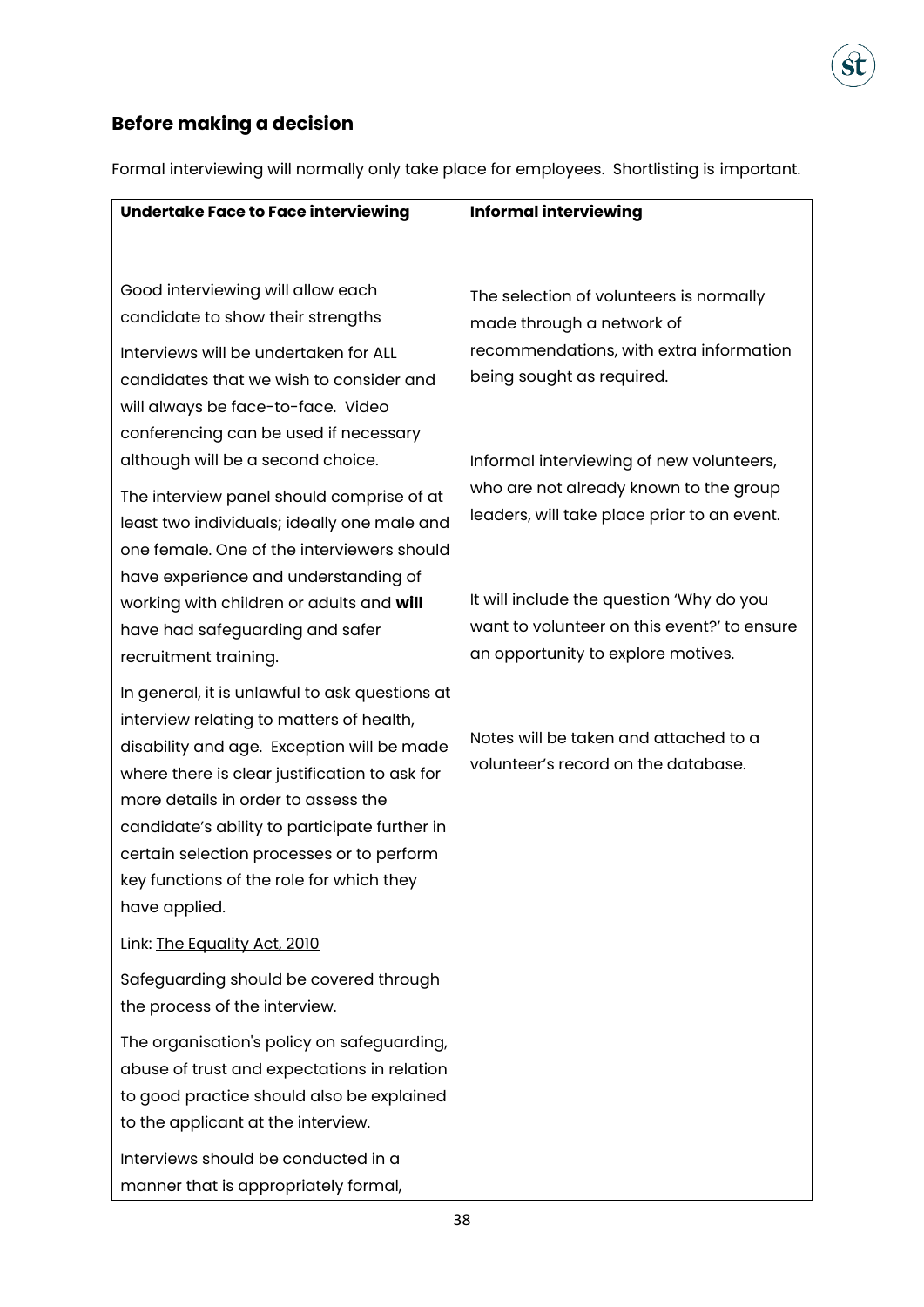| although relaxed enough to enable the |
|---------------------------------------|
| candidates to give their best to the  |
| process.                              |
|                                       |
|                                       |
|                                       |

# **Before making an offer**

# **Undertake a DBS check**

Where an applicant has not been living in the UK, we will follow the relevant guidelines to get a criminal records check from any country where they have lived for a period of 6 months or more.

# [https://www.gov.uk/government/publications/criminal-records-checks-for-overseas](https://www.gov.uk/government/publications/criminal-records-checks-for-overseas-applicants)**[applicants](https://www.gov.uk/government/publications/criminal-records-checks-for-overseas-applicants)**

If it is not possible to obtain this check, we will take further and more detailed references as well as taking into account the applicant's willingness to engage with the process

# **After employment/voluntary role is confirmed**

| All candidates for any role will be          | Successful candidates will be confirmed    |
|----------------------------------------------|--------------------------------------------|
| contacted by telephone (if possible) to      | by email. Unsuccessful candidates will be  |
| confirm whether they were successful in      | informed.                                  |
| their application or not. Feedback may be    | Application documents, references and      |
| offered if requested.                        | DBS certificate number will be held on our |
| All documents pertaining to the successful   | Stewards' Trust database.                  |
| candidates (application forms, references    |                                            |
| and any other additional materials)          |                                            |
| should be filed confidentially and held in a |                                            |
| password protected folder on the office      |                                            |
| Google Drive.                                |                                            |
| Once the successful candidate $(s)$ are in   |                                            |
| post, information pertaining to              |                                            |
| unsuccessful candidates should be kept       |                                            |
| for 6 months and then destroyed/removed      |                                            |
| from electronic storage, unless they have    |                                            |
| specifically requested for us to keep their  |                                            |
| details on file. This allows for any redress |                                            |
| following an employment decision or a        |                                            |
| situation where the successful candidate     |                                            |
| is unable to continue and another            |                                            |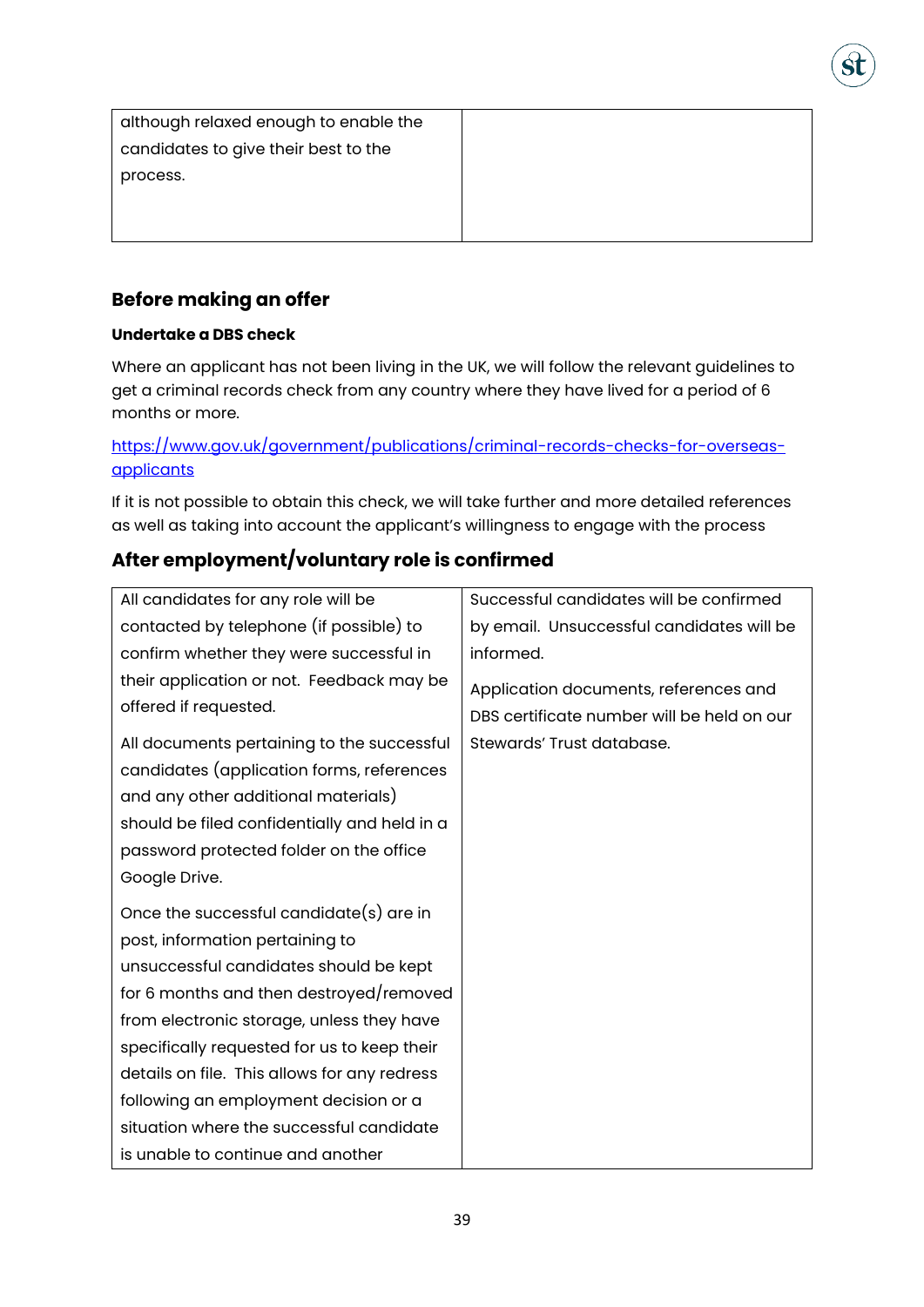| interviewed candidate is deemed to have       |
|-----------------------------------------------|
| met the requirements of the role.             |
| In general, an employee's line manager        |
| will be responsible for the correct filing of |
| these documents.                              |
|                                               |
|                                               |

Appropriate safeguarding training will be provided for employees and volunteers through a mixture of online courses and face to face discussion. This could take place in the office (employees) or at the outset of an event, managed by the Designated Safeguarding Host (DSH). All will have seen our 'Safe in your Hands' leaflet, have agreed to the code of conduct in it, and know how to pass on a safeguarding concern according to the agreed flowchart in that document.

Employees and those with a voluntary team leading responsibility must read our Safeguarding Policy in full.